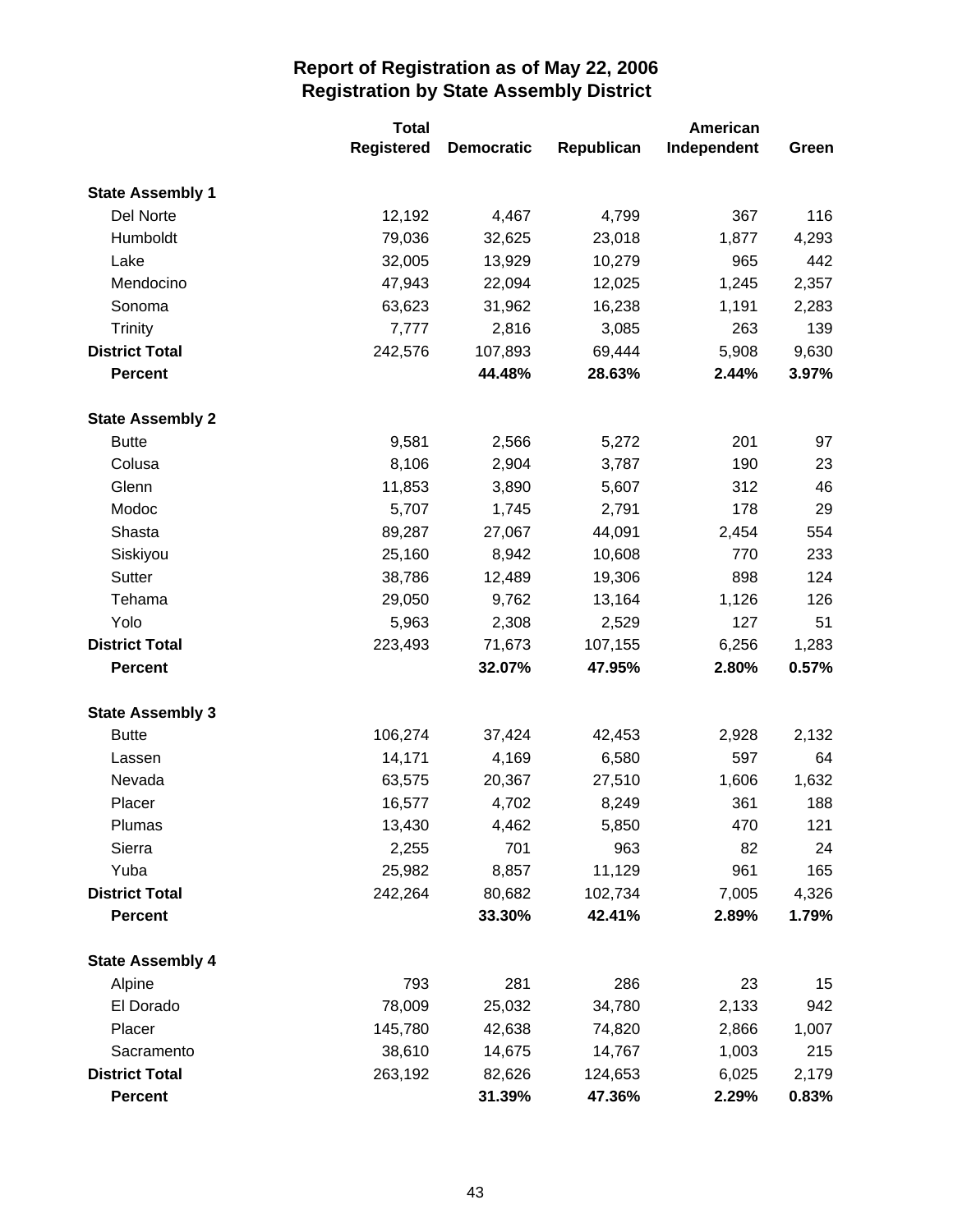|                         |             | <b>Natural</b><br>Peace and |         |                | Decline to   |  |
|-------------------------|-------------|-----------------------------|---------|----------------|--------------|--|
|                         | Libertarian | Law                         | Freedom | Other          | <b>State</b> |  |
| <b>State Assembly 1</b> |             |                             |         |                |              |  |
| Del Norte               | 92          | 5                           | 39      | 114            | 2,193        |  |
| Humboldt                | 710         | 106                         | 279     | 224            | 15,904       |  |
| Lake                    | 217         | 21                          | 114     | 73             | 5,965        |  |
| Mendocino               | 379         | 60                          | 254     | 270            | 9,259        |  |
| Sonoma                  | 440         | 63                          | 218     | 363            | 10,865       |  |
| Trinity                 | 79          | 11                          | 31      | 100            | 1,253        |  |
| <b>District Total</b>   | 1,917       | 266                         | 935     | 1,144          | 45,439       |  |
| <b>Percent</b>          | 0.79%       | 0.11%                       | 0.39%   | 0.47%          | 18.73%       |  |
| <b>State Assembly 2</b> |             |                             |         |                |              |  |
| <b>Butte</b>            | 53          | $\,$ 5 $\,$                 | 30      | 41             | 1,316        |  |
| Colusa                  | 31          | 1                           | 22      | 26             | 1,122        |  |
| Glenn                   | 39          | 9                           | 37      | 29             | 1,884        |  |
| Modoc                   | 44          | 3                           | 9       | $\mathbf 0$    | 908          |  |
| Shasta                  | 559         | 46                          | 205     | 214            | 14,097       |  |
| Siskiyou                | 259         | 51                          | 62      | 23             | 4,212        |  |
| <b>Sutter</b>           | 181         | 18                          | 110     | 988            | 4,672        |  |
| Tehama                  | 202         | 15                          | 98      | 137            | 4,420        |  |
| Yolo                    | 29          | 6                           | 14      | 45             | 854          |  |
| <b>District Total</b>   | 1,397       | 154                         | 587     | 1,503          | 33,485       |  |
| <b>Percent</b>          | 0.63%       | 0.07%                       | 0.26%   | 0.67%          | 14.98%       |  |
| <b>State Assembly 3</b> |             |                             |         |                |              |  |
| <b>Butte</b>            | 806         | 87                          | 466     | 734            | 19,244       |  |
| Lassen                  | 88          | 11                          | 27      | 67             | 2,568        |  |
| Nevada                  | 502         | 46                          | 130     | 241            | 11,541       |  |
| Placer                  | 149         | 11                          | 31      | 79             | 2,807        |  |
| Plumas                  | 95          | 14                          | 36      | 12             | 2,370        |  |
| Sierra                  | 27          | $\mathbf 0$                 | $\,6$   | 30             | 422          |  |
| Yuba                    | 151         | 16                          | 92      | 33             | 4,578        |  |
| <b>District Total</b>   | 1,818       | 185                         | 788     | 1,196          | 43,530       |  |
| <b>Percent</b>          | 0.75%       | 0.08%                       | 0.33%   | 0.49%          | 17.97%       |  |
| <b>State Assembly 4</b> |             |                             |         |                |              |  |
| Alpine                  | 5           | $\mathbf 0$                 | 1       | $\overline{2}$ | 180          |  |
| El Dorado               | 587         | 52                          | 243     | 558            | 13,682       |  |
| Placer                  | 918         | 77                          | 203     | 263            | 22,988       |  |
| Sacramento              | 195         | 48                          | 210     | 117            | 7,380        |  |
| <b>District Total</b>   | 1,705       | 177                         | 657     | 940            | 44,230       |  |
| Percent                 | 0.65%       | 0.07%                       | 0.25%   | 0.36%          | 16.81%       |  |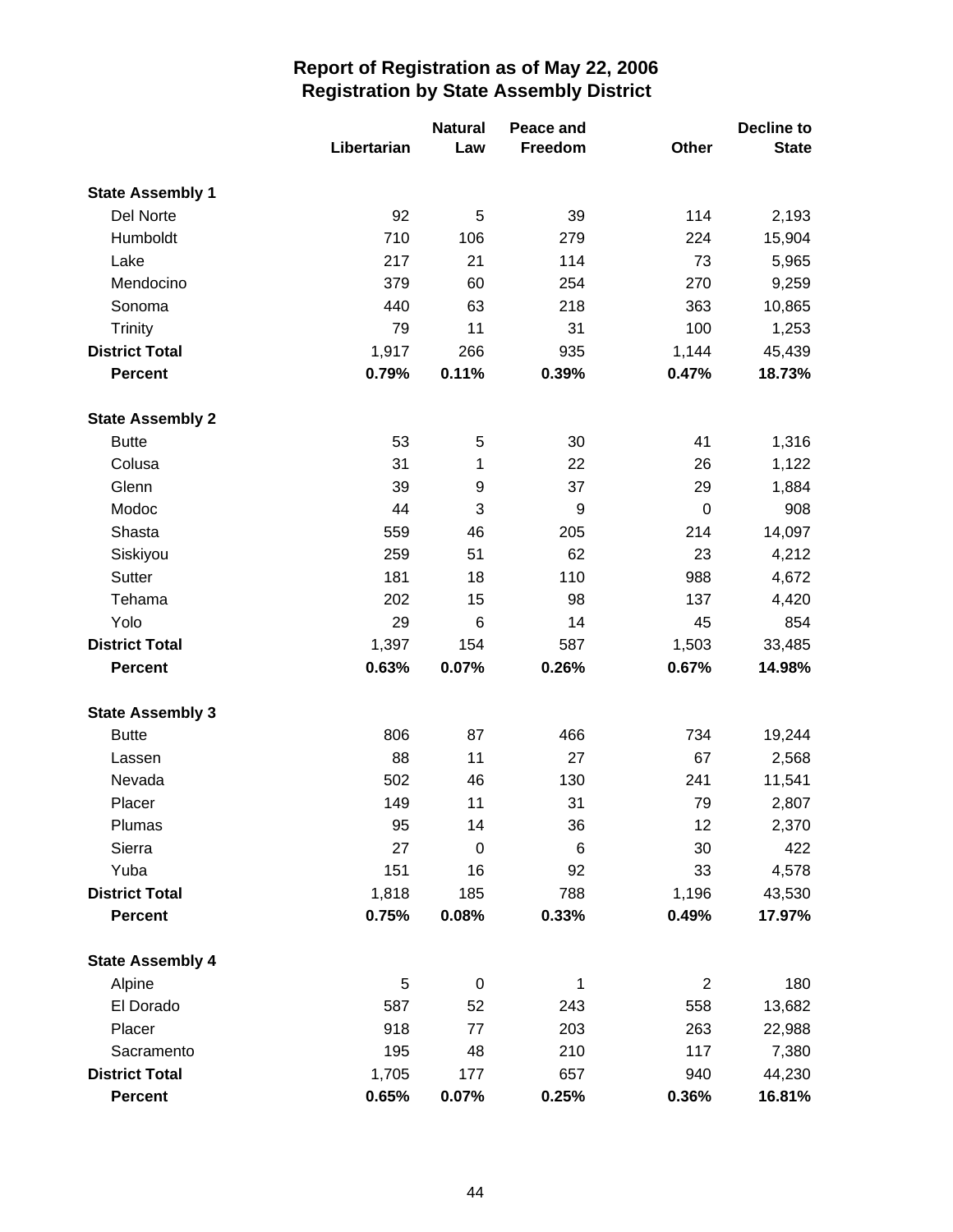|                          | <b>Total</b>      |                   | American   |             |       |
|--------------------------|-------------------|-------------------|------------|-------------|-------|
|                          | <b>Registered</b> | <b>Democratic</b> | Republican | Independent | Green |
| <b>State Assembly 5</b>  |                   |                   |            |             |       |
| Placer                   | 13,076            | 2,945             | 7,927      | 197         | 73    |
| Sacramento               | 223,680           | 82,306            | 92,792     | 5,096       | 1,878 |
| <b>District Total</b>    | 236,756           | 85,251            | 100,719    | 5,293       | 1,951 |
| <b>Percent</b>           |                   | 36.01%            | 42.54%     | 2.24%       | 0.82% |
| <b>State Assembly 6</b>  |                   |                   |            |             |       |
| Marin                    | 147,529           | 76,003            | 33,745     | 2,673       | 3,579 |
| Sonoma                   | 89,698            | 44,700            | 22,778     | 1,965       | 2,358 |
| <b>District Total</b>    | 237,227           | 120,703           | 56,523     | 4,638       | 5,937 |
| <b>Percent</b>           |                   | 50.88%            | 23.83%     | 1.96%       | 2.50% |
| <b>State Assembly 7</b>  |                   |                   |            |             |       |
| Napa                     | 66,507            | 30,612            | 21,009     | 1,577       | 923   |
| Solano                   | 51,389            | 29,644            | 10,778     | 875         | 342   |
| Sonoma                   | 85,350            | 42,550            | 22,797     | 1,688       | 1,928 |
| <b>District Total</b>    | 203,246           | 102,806           | 54,584     | 4,140       | 3,193 |
| <b>Percent</b>           |                   | 50.58%            | 26.86%     | 2.04%       | 1.57% |
| <b>State Assembly 8</b>  |                   |                   |            |             |       |
| Solano                   | 112,536           | 50,193            | 37,027     | 2,341       | 558   |
| Yolo                     | 81,605            | 38,288            | 22,056     | 1,647       | 1,529 |
| <b>District Total</b>    | 194,141           | 88,481            | 59,083     | 3,988       | 2,087 |
| <b>Percent</b>           |                   | 45.58%            | 30.43%     | 2.05%       | 1.07% |
| <b>State Assembly 9</b>  |                   |                   |            |             |       |
| Sacramento               | 174,083           | 94,792            | 36,906     | 3,890       | 2,482 |
| <b>District Total</b>    | 174,083           | 94,792            | 36,906     | 3,890       | 2,482 |
| <b>Percent</b>           |                   | 54.45%            | 21.20%     | 2.23%       | 1.43% |
| <b>State Assembly 10</b> |                   |                   |            |             |       |
| Amador                   | 19,961            | 6,964             | 9,305      | 604         | 151   |
| El Dorado                | 21,162            | 5,530             | 11,627     | 391         | 94    |
| Sacramento               | 132,396           | 53,993            | 49,009     | 2,970       | 941   |
| San Joaquin              | 61,433            | 22,195            | 29,864     | 1,146       | 218   |
| <b>District Total</b>    | 234,952           | 88,682            | 99,805     | 5,111       | 1,404 |
| <b>Percent</b>           |                   | 37.74%            | 42.48%     | 2.18%       | 0.60% |
| <b>State Assembly 11</b> |                   |                   |            |             |       |
| Contra Costa             | 195,200           | 102,085           | 48,445     | 4,178       | 1,470 |
| <b>District Total</b>    | 195,200           | 102,085           | 48,445     | 4,178       | 1,470 |
| Percent                  |                   | 52.30%            | 24.82%     | 2.14%       | 0.75% |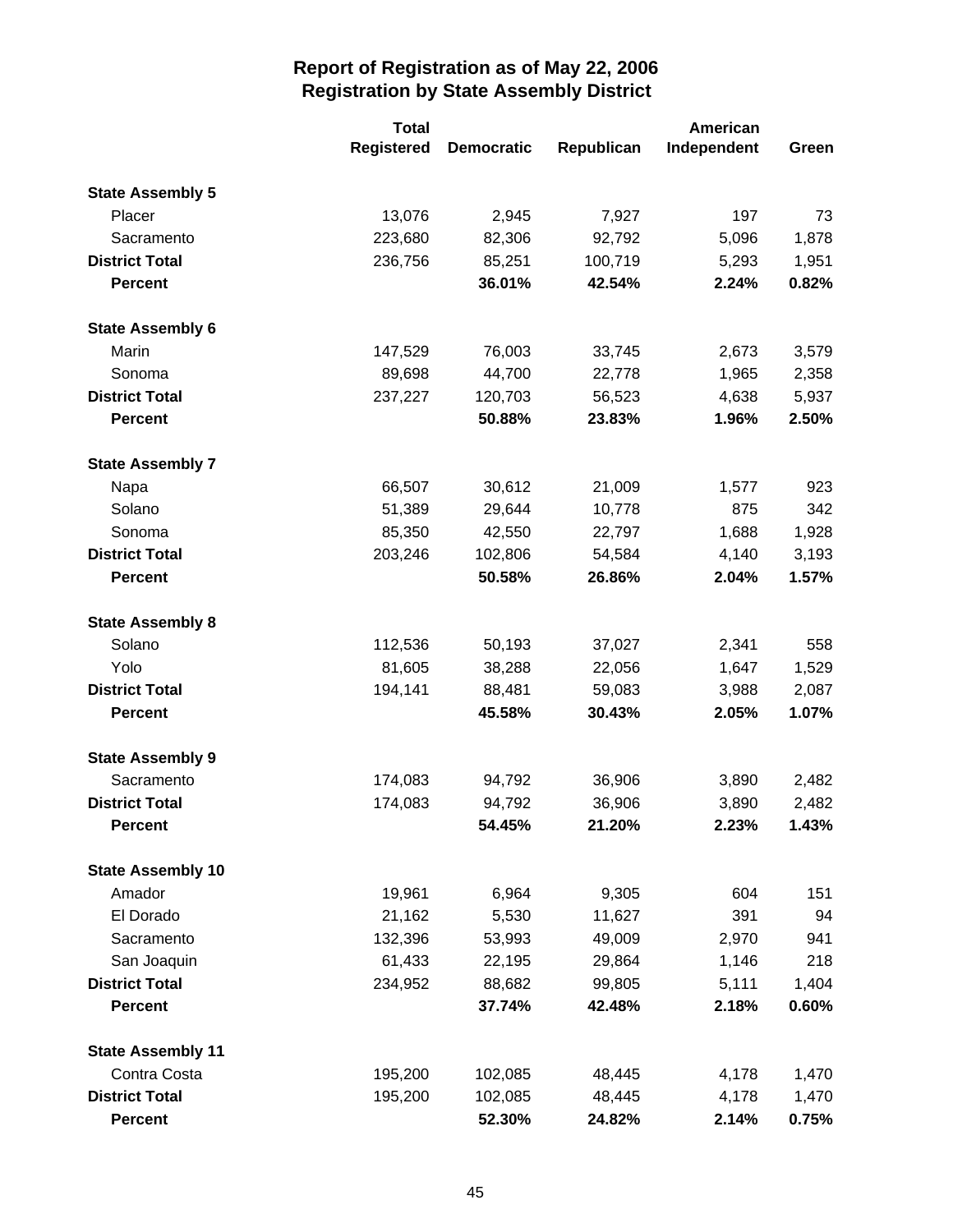|                          |             | <b>Natural</b> | Peace and |       | Decline to   |
|--------------------------|-------------|----------------|-----------|-------|--------------|
|                          | Libertarian | Law            | Freedom   | Other | <b>State</b> |
| <b>State Assembly 5</b>  |             |                |           |       |              |
| Placer                   | 78          | $\overline{2}$ | 8         | 25    | 1,821        |
| Sacramento               | 1,192       | 121            | 931       | 571   | 38,793       |
| <b>District Total</b>    | 1,270       | 123            | 939       | 596   | 40,614       |
| <b>Percent</b>           | 0.54%       | 0.05%          | 0.40%     | 0.25% | 17.15%       |
| <b>State Assembly 6</b>  |             |                |           |       |              |
| Marin                    | 813         | 119            | 325       | 430   | 29,842       |
| Sonoma                   | 564         | 62             | 232       | 582   | 16,457       |
| <b>District Total</b>    | 1,377       | 181            | 557       | 1,012 | 46,299       |
| <b>Percent</b>           | 0.58%       | 0.08%          | 0.23%     | 0.43% | 19.52%       |
| <b>State Assembly 7</b>  |             |                |           |       |              |
| Napa                     | 390         | 52             | 142       | 1,006 | 10,796       |
| Solano                   | 181         | 32             | 123       | 279   | 9,135        |
| Sonoma                   | 529         | 74             | 241       | 517   | 15,026       |
| <b>District Total</b>    | 1,100       | 158            | 506       | 1,802 | 34,957       |
| <b>Percent</b>           | 0.54%       | 0.08%          | 0.25%     | 0.89% | 17.20%       |
| <b>State Assembly 8</b>  |             |                |           |       |              |
| Solano                   | 477         | 70             | 201       | 602   | 21,067       |
| Yolo                     | 376         | 67             | 428       | 705   | 16,509       |
| <b>District Total</b>    | 853         | 137            | 629       | 1,307 | 37,576       |
| <b>Percent</b>           | 0.44%       | 0.07%          | 0.32%     | 0.67% | 19.36%       |
| <b>State Assembly 9</b>  |             |                |           |       |              |
| Sacramento               | 950         | 219            | 2,257     | 433   | 32,154       |
| <b>District Total</b>    | 950         | 219            | 2,257     | 433   | 32,154       |
| <b>Percent</b>           | 0.55%       | 0.13%          | 1.30%     | 0.25% | 18.47%       |
| <b>State Assembly 10</b> |             |                |           |       |              |
| Amador                   | 132         | 14             | 31        | 165   | 2,595        |
| El Dorado                | 95          | 5              | 9         | 97    | 3,314        |
| Sacramento               | 596         | 91             | 806       | 320   | 23,670       |
| San Joaquin              | 241         | 31             | 181       | 447   | 7,110        |
| <b>District Total</b>    | 1,064       | 141            | 1,027     | 1,029 | 36,689       |
| <b>Percent</b>           | 0.45%       | 0.06%          | 0.44%     | 0.44% | 15.62%       |
| <b>State Assembly 11</b> |             |                |           |       |              |
| Contra Costa             | 967         | 200            | 624       | 1,287 | 35,944       |
| <b>District Total</b>    | 967         | 200            | 624       | 1,287 | 35,944       |
| <b>Percent</b>           | 0.50%       | 0.10%          | 0.32%     | 0.66% | 18.41%       |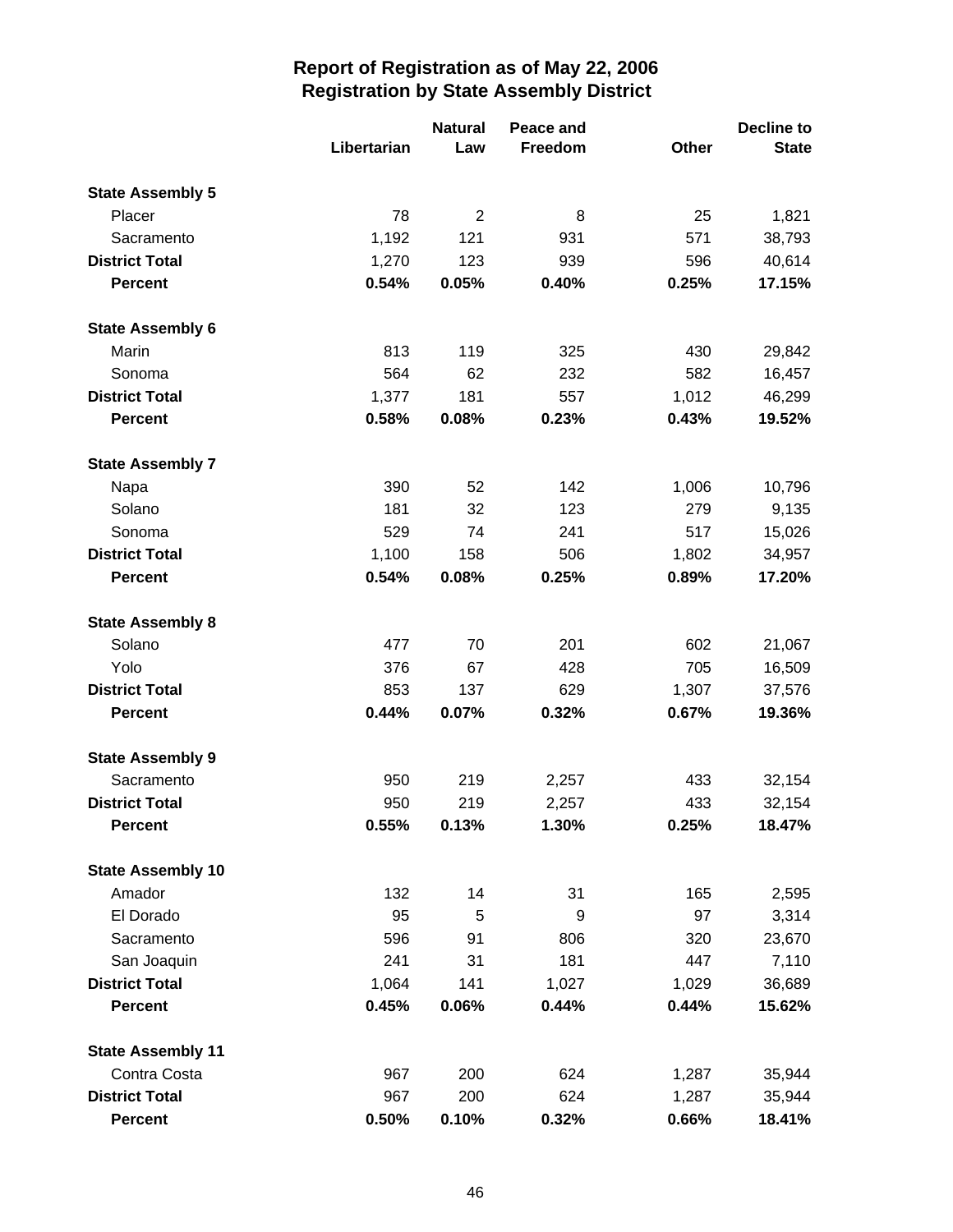|                          | <b>Total</b>      |                   | <b>American</b> |             |       |
|--------------------------|-------------------|-------------------|-----------------|-------------|-------|
|                          | <b>Registered</b> | <b>Democratic</b> | Republican      | Independent | Green |
|                          |                   |                   |                 |             |       |
| <b>State Assembly 12</b> |                   |                   |                 |             |       |
| San Francisco            | 180,365           | 93,950            | 23,176          | 2,824       | 3,795 |
| San Mateo                | 26,320            | 14,659            | 3,937           | 414         | 232   |
| <b>District Total</b>    | 206,685           | 108,609           | 27,113          | 3,238       | 4,027 |
| <b>Percent</b>           |                   | 52.55%            | 13.12%          | 1.57%       | 1.95% |
| <b>State Assembly 13</b> |                   |                   |                 |             |       |
| San Francisco            | 240,729           | 134,712           | 23,886          | 4,026       | 8,867 |
| <b>District Total</b>    | 240,729           | 134,712           | 23,886          | 4,026       | 8,867 |
| <b>Percent</b>           |                   | 55.96%            | 9.92%           | 1.67%       | 3.68% |
| <b>State Assembly 14</b> |                   |                   |                 |             |       |
| Alameda                  | 106,684           | 66,415            | 7,399           | 1,045       | 5,482 |
| Contra Costa             | 129,693           | 72,006            | 29,130          | 1,972       | 1,968 |
| <b>District Total</b>    | 236,377           | 138,421           | 36,529          | 3,017       | 7,450 |
| <b>Percent</b>           |                   | 58.56%            | 15.45%          | 1.28%       | 3.15% |
| <b>State Assembly 15</b> |                   |                   |                 |             |       |
| Alameda                  | 48,337            | 18,005            | 18,685          | 1,134       | 301   |
| Contra Costa             | 164,370           | 62,044            | 67,560          | 3,061       | 875   |
| Sacramento               | 51,422            | 19,164            | 21,681          | 1,183       | 222   |
| San Joaquin              | 8,922             | 4,363             | 2,949           | 145         | 24    |
| <b>District Total</b>    | 273,051           | 103,576           | 110,875         | 5,523       | 1,422 |
| <b>Percent</b>           |                   | 37.93%            | 40.61%          | 2.02%       | 0.52% |
| <b>State Assembly 16</b> |                   |                   |                 |             |       |
| Alameda                  | 196,203           | 121,819           | 19,566          | 3,008       | 5,246 |
| <b>District Total</b>    | 196,203           | 121,819           | 19,566          | 3,008       | 5,246 |
| <b>Percent</b>           |                   | 62.09%            | 9.97%           | 1.53%       | 2.67% |
| <b>State Assembly 17</b> |                   |                   |                 |             |       |
| Merced                   | 91,648            | 41,136            | 38,413          | 1,692       | 306   |
| San Joaquin              | 82,974            | 40,740            | 28,656          | 1,350       | 285   |
| <b>Stanislaus</b>        | 4,235             | 1,914             | 1,511           | 109         | 12    |
| <b>District Total</b>    | 178,857           | 83,790            | 68,580          | 3,151       | 603   |
| <b>Percent</b>           |                   | 46.85%            | 38.34%          | 1.76%       | 0.34% |
| <b>State Assembly 18</b> |                   |                   |                 |             |       |
| Alameda                  | 186,153           | 101,793           | 39,884          | 3,424       | 1,498 |
| <b>District Total</b>    | 186,153           | 101,793           | 39,884          | 3,424       | 1,498 |
| <b>Percent</b>           |                   | 54.68%            | 21.43%          | 1.84%       | 0.80% |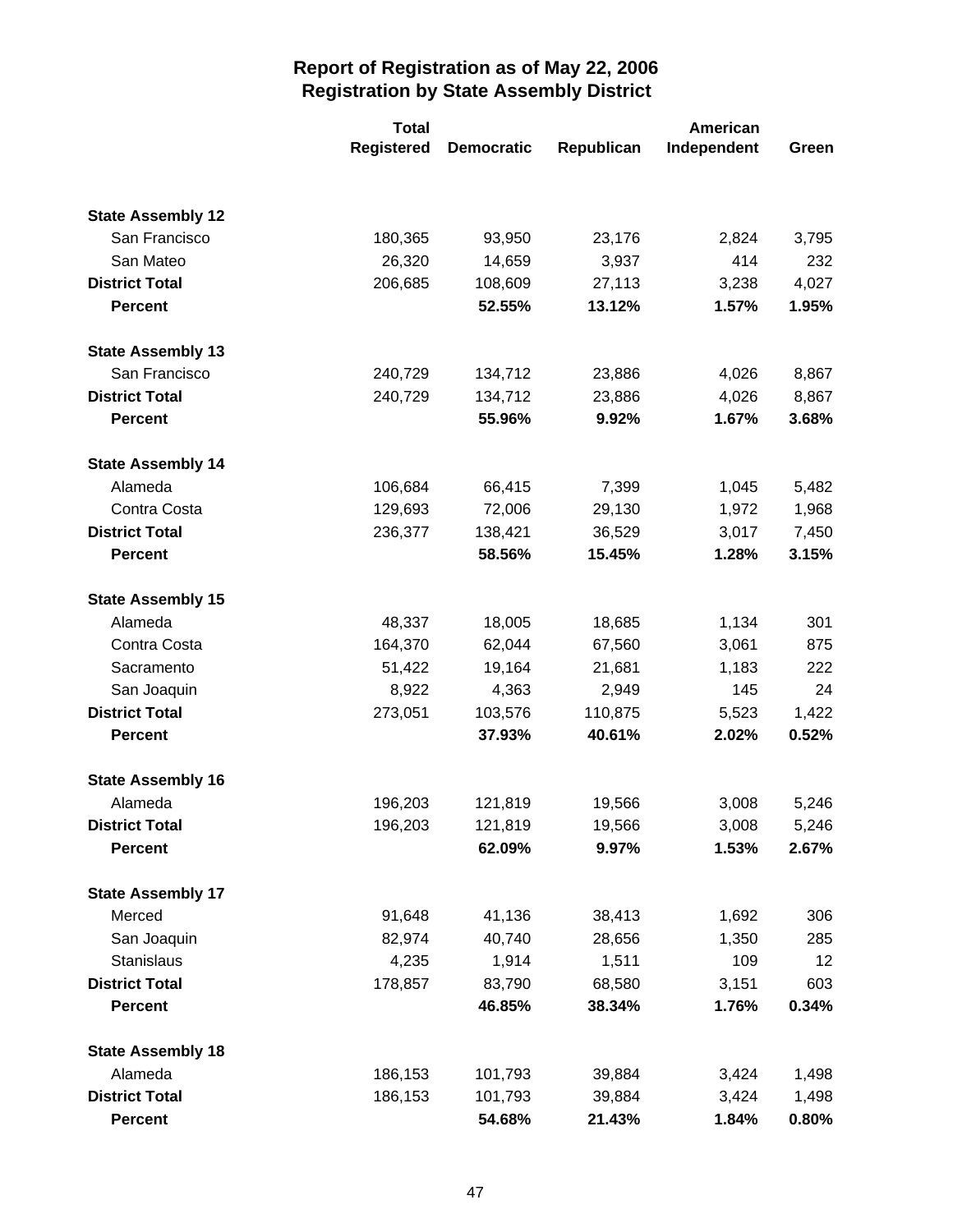|                          | <b>Natural</b> | Peace and |         |       |              |
|--------------------------|----------------|-----------|---------|-------|--------------|
|                          | Libertarian    | Law       | Freedom | Other | <b>State</b> |
|                          |                |           |         |       |              |
| <b>State Assembly 12</b> |                |           |         |       |              |
| San Francisco            | 824            | 237       | 635     | 252   | 54,672       |
| San Mateo                | 72             | 41        | 109     | 48    | 6,808        |
| <b>District Total</b>    | 896            | 278       | 744     | 300   | 61,480       |
| <b>Percent</b>           | 0.43%          | 0.13%     | 0.36%   | 0.15% | 29.75%       |
| <b>State Assembly 13</b> |                |           |         |       |              |
| San Francisco            | 1,465          | 320       | 1,010   | 385   | 66,058       |
| <b>District Total</b>    | 1,465          | 320       | 1,010   | 385   | 66,058       |
| <b>Percent</b>           | 0.61%          | 0.13%     | 0.42%   | 0.16% | 27.44%       |
| <b>State Assembly 14</b> |                |           |         |       |              |
| Alameda                  | 534            | 184       | 626     | 744   | 24,255       |
| Contra Costa             | 578            | 209       | 402     | 852   | 22,576       |
| <b>District Total</b>    | 1,112          | 393       | 1,028   | 1,596 | 46,831       |
| <b>Percent</b>           | 0.47%          | 0.17%     | 0.43%   | 0.68% | 19.81%       |
| <b>State Assembly 15</b> |                |           |         |       |              |
| Alameda                  | 236            | 26        | 66      | 343   | 9,541        |
| Contra Costa             | 672            | 118       | 194     | 1,081 | 28,765       |
| Sacramento               | 189            | 23        | 215     | 106   | 8,639        |
| San Joaquin              | 24             | 4         | 38      | 60    | 1,315        |
| <b>District Total</b>    | 1,121          | 171       | 513     | 1,590 | 48,260       |
| <b>Percent</b>           | 0.41%          | 0.06%     | 0.19%   | 0.58% | 17.67%       |
| <b>State Assembly 16</b> |                |           |         |       |              |
| Alameda                  | 785            | 627       | 1,395   | 1,360 | 42,397       |
| <b>District Total</b>    | 785            | 627       | 1,395   | 1,360 | 42,397       |
| <b>Percent</b>           | 0.40%          | 0.32%     | 0.71%   | 0.69% | 21.61%       |
| <b>State Assembly 17</b> |                |           |         |       |              |
| Merced                   | 245            | 49        | 167     | 131   | 9,509        |
| San Joaquin              | 245            | 55        | 424     | 533   | 10,686       |
| Stanislaus               | 22             | 3         | 25      | 27    | 612          |
| <b>District Total</b>    | 512            | 107       | 616     | 691   | 20,807       |
| <b>Percent</b>           | 0.29%          | 0.06%     | 0.34%   | 0.39% | 11.63%       |
| <b>State Assembly 18</b> |                |           |         |       |              |
| Alameda                  | 804            | 267       | 666     | 1,259 | 36,558       |
| <b>District Total</b>    | 804            | 267       | 666     | 1,259 | 36,558       |
| <b>Percent</b>           | 0.43%          | 0.14%     | 0.36%   | 0.68% | 19.64%       |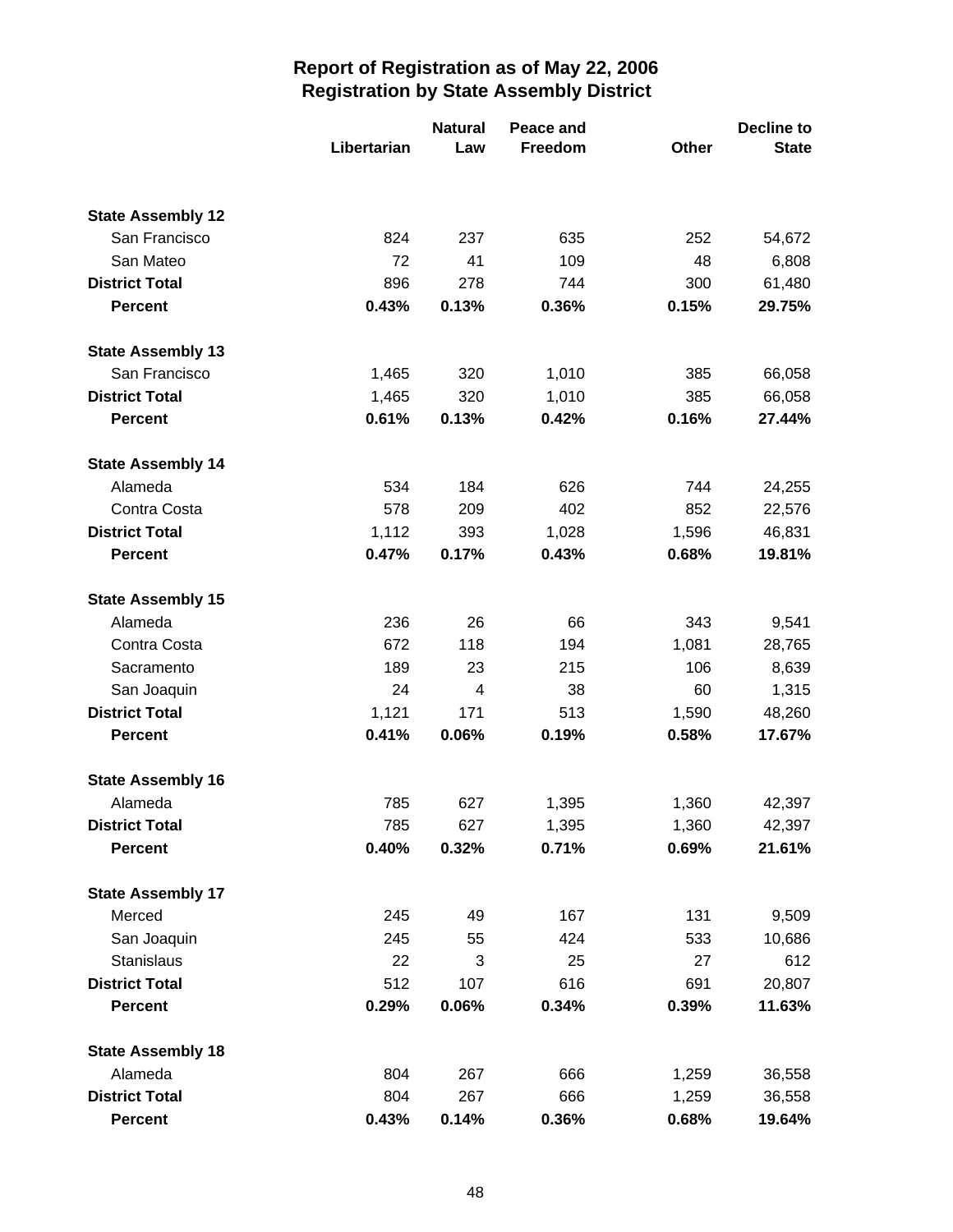|                          | <b>Total</b>      |                   | American   |             |       |
|--------------------------|-------------------|-------------------|------------|-------------|-------|
|                          | <b>Registered</b> | <b>Democratic</b> | Republican | Independent | Green |
|                          |                   |                   |            |             |       |
| <b>State Assembly 19</b> |                   |                   |            |             |       |
| San Mateo                | 216,829           | 108,334           | 50,793     | 4,278       | 2,410 |
| <b>District Total</b>    | 216,829           | 108,334           | 50,793     | 4,278       | 2,410 |
| <b>Percent</b>           |                   | 49.96%            | 23.43%     | 1.97%       | 1.11% |
| <b>State Assembly 20</b> |                   |                   |            |             |       |
| Alameda                  | 153,830           | 74,082            | 35,620     | 2,647       | 989   |
| Santa Clara              | 25,540            | 10,481            | 6,381      | 486         | 98    |
| <b>District Total</b>    | 179,370           | 84,563            | 42,001     | 3,133       | 1,087 |
| <b>Percent</b>           |                   | 47.14%            | 23.42%     | 1.75%       | 0.61% |
| <b>State Assembly 21</b> |                   |                   |            |             |       |
| San Mateo                | 107,156           | 49,624            | 32,409     | 1,802       | 1,108 |
| Santa Clara              | 125,636           | 53,795            | 40,171     | 1,746       | 1,247 |
| <b>District Total</b>    | 232,792           | 103,419           | 72,580     | 3,548       | 2,355 |
| <b>Percent</b>           |                   | 44.43%            | 31.18%     | 1.52%       | 1.01% |
| <b>State Assembly 22</b> |                   |                   |            |             |       |
| Santa Clara              | 177,652           | 76,995            | 44,625     | 3,002       | 1,570 |
| <b>District Total</b>    | 177,652           | 76,995            | 44,625     | 3,002       | 1,570 |
| <b>Percent</b>           |                   | 43.34%            | 25.12%     | 1.69%       | 0.88% |
| <b>State Assembly 23</b> |                   |                   |            |             |       |
| Santa Clara              | 143,409           | 71,743            | 30,542     | 2,968       | 1,050 |
| <b>District Total</b>    | 143,409           | 71,743            | 30,542     | 2,968       | 1,050 |
| <b>Percent</b>           |                   | 50.03%            | 21.30%     | 2.07%       | 0.73% |
| <b>State Assembly 24</b> |                   |                   |            |             |       |
| Santa Clara              | 211,777           | 95,225            | 61,738     | 4,211       | 1,735 |
| <b>District Total</b>    | 211,777           | 95,225            | 61,738     | 4,211       | 1,735 |
| <b>Percent</b>           |                   | 44.96%            | 29.15%     | 1.99%       | 0.82% |
| <b>State Assembly 25</b> |                   |                   |            |             |       |
| Calaveras                | 26,894            | 9,184             | 12,065     | 752         | 316   |
| Madera                   | 21,101            | 6,478             | 11,373     | 444         | 131   |
| Mariposa                 | 11,328            | 3,653             | 5,312      | 322         | 158   |
| Mono                     | 6,488             | 2,038             | 2,527      | 191         | 114   |
| Stanislaus               | 118,573           | 46,396            | 51,896     | 2,591       | 476   |
| Tuolumne                 | 32,312            | 11,770            | 14,113     | 945         | 305   |
| <b>District Total</b>    | 216,696           | 79,519            | 97,286     | 5,245       | 1,500 |
| <b>Percent</b>           |                   | 36.70%            | 44.90%     | 2.42%       | 0.69% |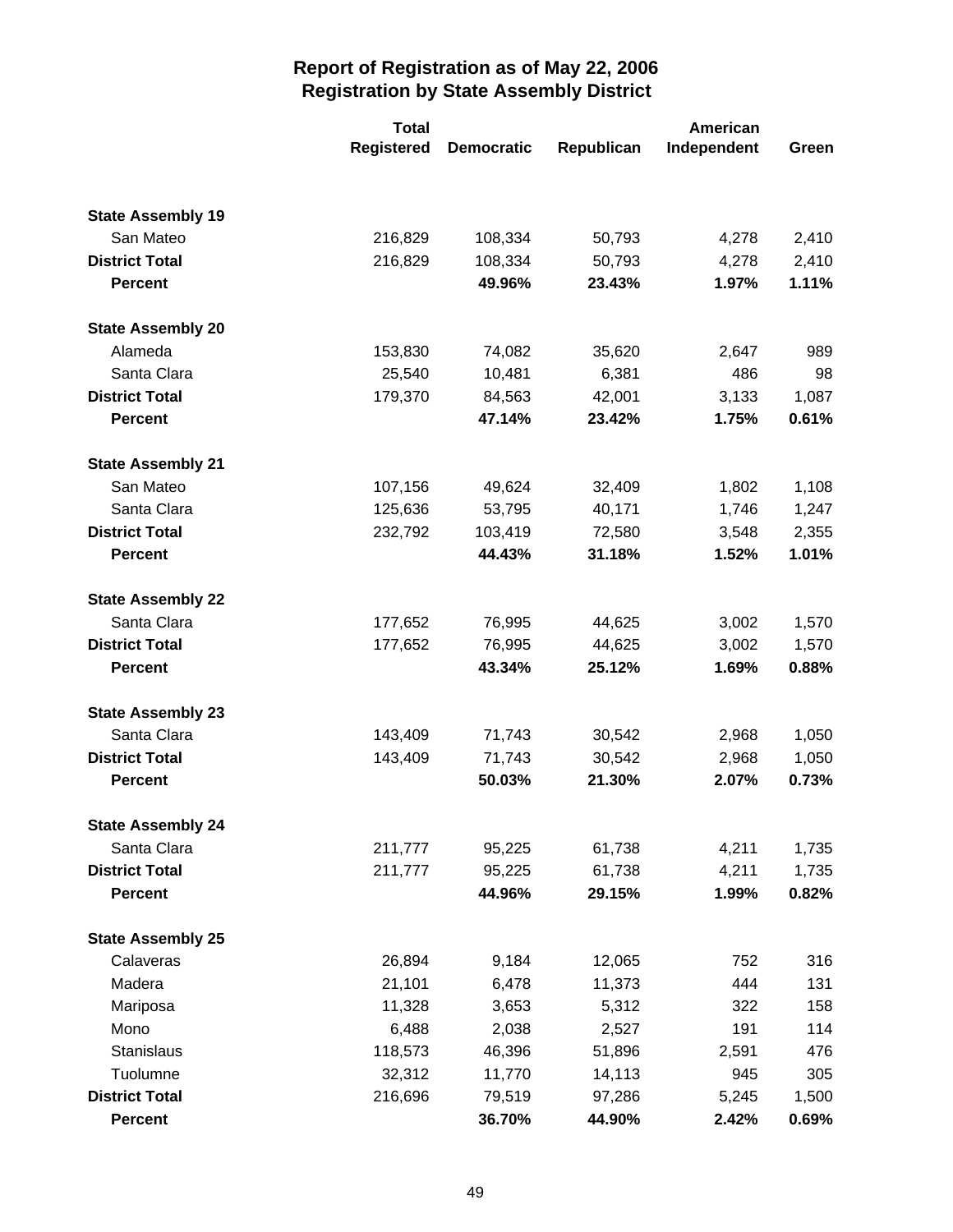|                          |             | <b>Natural</b> | Peace and |             | Decline to   |  |
|--------------------------|-------------|----------------|-----------|-------------|--------------|--|
|                          | Libertarian | Law            | Freedom   | Other       | <b>State</b> |  |
|                          |             |                |           |             |              |  |
| <b>State Assembly 19</b> |             |                |           |             |              |  |
| San Mateo                | 954         | 226            | 478       | 570         | 48,786       |  |
| <b>District Total</b>    | 954         | 226            | 478       | 570         | 48,786       |  |
| <b>Percent</b>           | 0.44%       | 0.10%          | 0.22%     | 0.26%       | 22.50%       |  |
| <b>State Assembly 20</b> |             |                |           |             |              |  |
| Alameda                  | 666         | 156            | 382       | 1,259       | 38,029       |  |
| Santa Clara              | 102         | 21             | 92        | 59          | 7,820        |  |
| <b>District Total</b>    | 768         | 177            | 474       | 1,318       | 45,849       |  |
| <b>Percent</b>           | 0.43%       | 0.10%          | 0.26%     | 0.73%       | 25.56%       |  |
| <b>State Assembly 21</b> |             |                |           |             |              |  |
| San Mateo                | 612         | 75             | 246       | 272         | 21,008       |  |
| Santa Clara              | 698         | 82             | 188       | 274         | 27,435       |  |
| <b>District Total</b>    | 1,310       | 157            | 434       | 546         | 48,443       |  |
| <b>Percent</b>           | 0.56%       | 0.07%          | 0.19%     | 0.23%       | 20.81%       |  |
| <b>State Assembly 22</b> |             |                |           |             |              |  |
| Santa Clara              | 1,227       | 139            | 447       | 485         | 49,162       |  |
| <b>District Total</b>    | 1,227       | 139            | 447       | 485         | 49,162       |  |
| <b>Percent</b>           | 0.69%       | 0.08%          | 0.25%     | 0.27%       | 27.67%       |  |
| <b>State Assembly 23</b> |             |                |           |             |              |  |
| Santa Clara              | 744         | 163            | 636       | 330         | 35,233       |  |
| <b>District Total</b>    | 744         | 163            | 636       | 330         | 35,233       |  |
| <b>Percent</b>           | 0.52%       | 0.11%          | 0.44%     | 0.23%       | 24.57%       |  |
| <b>State Assembly 24</b> |             |                |           |             |              |  |
| Santa Clara              | 1,315       | 172            | 518       | 577         | 46,286       |  |
| <b>District Total</b>    | 1,315       | 172            | 518       | 577         | 46,286       |  |
| <b>Percent</b>           | 0.62%       | 0.08%          | 0.24%     | 0.27%       | 21.86%       |  |
| <b>State Assembly 25</b> |             |                |           |             |              |  |
| Calaveras                | 335         | 19             | 63        | 96          | 4,064        |  |
| Madera                   | 102         | 9              | 23        | 81          | 2,460        |  |
| Mariposa                 | 79          | 8              | 25        | 154         | 1,617        |  |
| Mono                     | 65          | 3              | 15        | $\mathbf 0$ | 1,535        |  |
| Stanislaus               | 468         | 64             | 467       | 1,032       | 15,183       |  |
| Tuolumne                 | 207         | 17             | $77 \,$   | 119         | 4,759        |  |
| <b>District Total</b>    | 1,256       | 120            | 670       | 1,482       | 29,618       |  |
| <b>Percent</b>           | 0.58%       | 0.06%          | 0.31%     | 0.68%       | 13.67%       |  |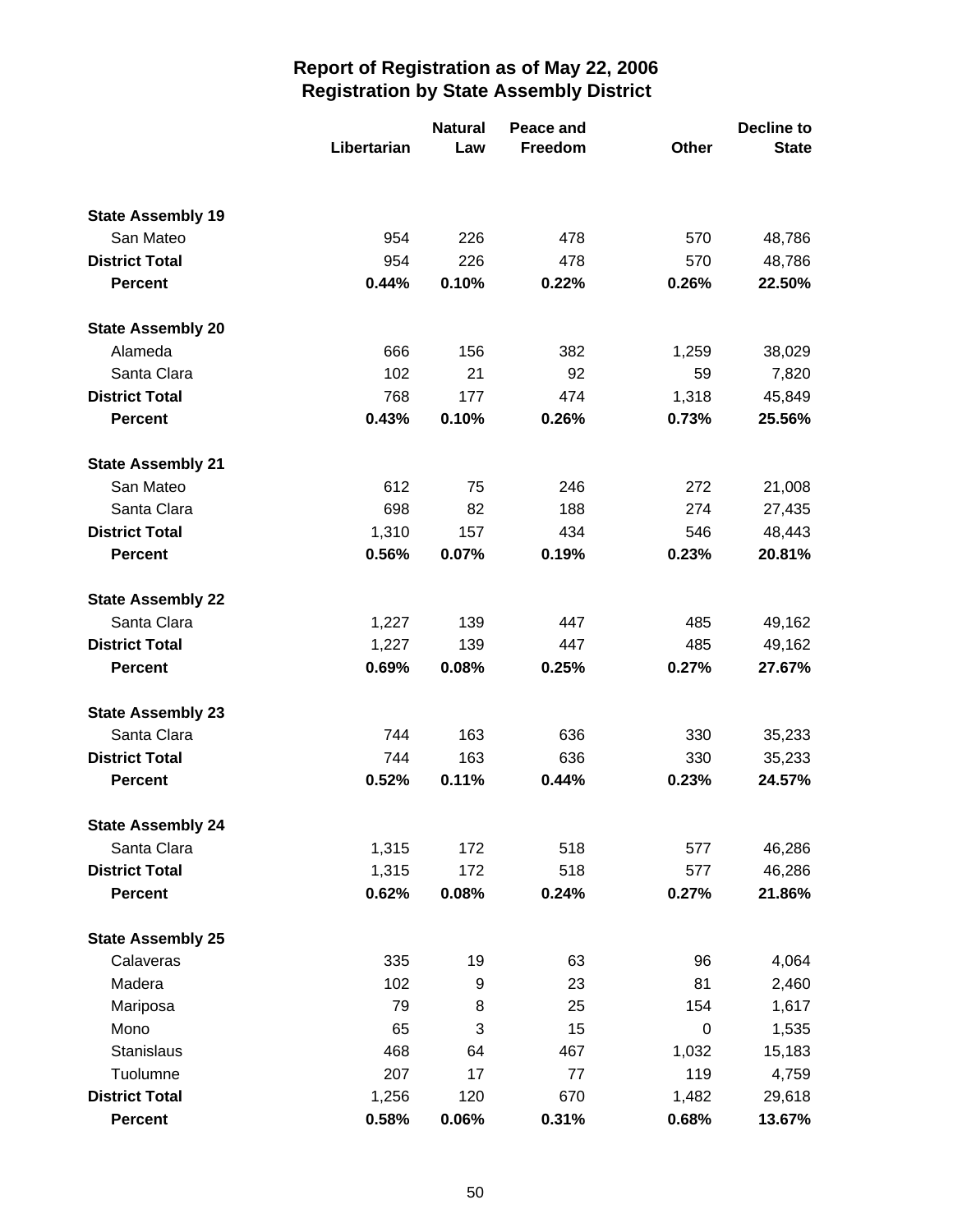|                          | <b>Total</b>      |                   | <b>American</b> |             |       |
|--------------------------|-------------------|-------------------|-----------------|-------------|-------|
|                          | <b>Registered</b> | <b>Democratic</b> | Republican      | Independent | Green |
|                          |                   |                   |                 |             |       |
| <b>State Assembly 26</b> |                   |                   |                 |             |       |
| San Joaquin              | 110,755           | 43,647            | 49,628          | 2,062       | 384   |
| Stanislaus               | 77,591            | 33,779            | 30,685          | 1,612       | 308   |
| <b>District Total</b>    | 188,346           | 77,426            | 80,313          | 3,674       | 692   |
| <b>Percent</b>           |                   | 41.11%            | 42.64%          | 1.95%       | 0.37% |
| <b>State Assembly 27</b> |                   |                   |                 |             |       |
| Monterey                 | 85,304            | 38,248            | 27,644          | 1,753       | 1,114 |
| Santa Clara              | 25,849            | 10,146            | 9,753           | 590         | 156   |
| Santa Cruz               | 122,435           | 63,258            | 25,843          | 2,219       | 4,534 |
| <b>District Total</b>    | 233,588           | 111,652           | 63,240          | 4,562       | 5,804 |
| <b>Percent</b>           |                   | 47.80%            | 27.07%          | 1.95%       | 2.48% |
| <b>State Assembly 28</b> |                   |                   |                 |             |       |
| Monterey                 | 67,286            | 34,885            | 19,832          | 1,213       | 308   |
| San Benito               | 25,023            | 11,289            | 8,478           | 582         | 160   |
| Santa Clara              | 37,781            | 17,271            | 10,387          | 699         | 169   |
| Santa Cruz               | 18,935            | 11,549            | 3,556           | 306         | 183   |
| <b>District Total</b>    | 149,025           | 74,994            | 42,253          | 2,800       | 820   |
| <b>Percent</b>           |                   | 50.32%            | 28.35%          | 1.88%       | 0.55% |
| <b>State Assembly 29</b> |                   |                   |                 |             |       |
| Fresno                   | 185,783           | 62,081            | 94,930          | 3,273       | 965   |
| Madera                   | 15,396            | 6,073             | 7,066           | 212         | 41    |
| Tulare                   | 0                 | 0                 | 0               | $\mathbf 0$ | 0     |
| <b>District Total</b>    | 201,179           | 68,154            | 101,996         | 3,485       | 1,006 |
| <b>Percent</b>           |                   | 33.88%            | 50.70%          | 1.73%       | 0.50% |
| <b>State Assembly 30</b> |                   |                   |                 |             |       |
| Fresno                   | 13,866            | 4,691             | 7,081           | 262         | 33    |
| Kern                     | 52,135            | 30,709            | 14,805          | 913         | 67    |
| Kings                    | 44,226            | 16,849            | 20,861          | 872         | 111   |
| Tulare                   | 9,332             | 4,051             | 3,873           | 192         | 14    |
| <b>District Total</b>    | 119,559           | 56,300            | 46,620          | 2,239       | 225   |
| <b>Percent</b>           |                   | 47.09%            | 38.99%          | 1.87%       | 0.19% |
| <b>State Assembly 31</b> |                   |                   |                 |             |       |
| Fresno                   | 125,962           | 62,550            | 44,965          | 2,011       | 624   |
| Tulare                   | 8,460             | 3,942             | 3,259           | 130         | 15    |
| <b>District Total</b>    | 134,422           | 66,492            | 48,224          | 2,141       | 639   |
| <b>Percent</b>           |                   | 49.47%            | 35.88%          | 1.59%       | 0.48% |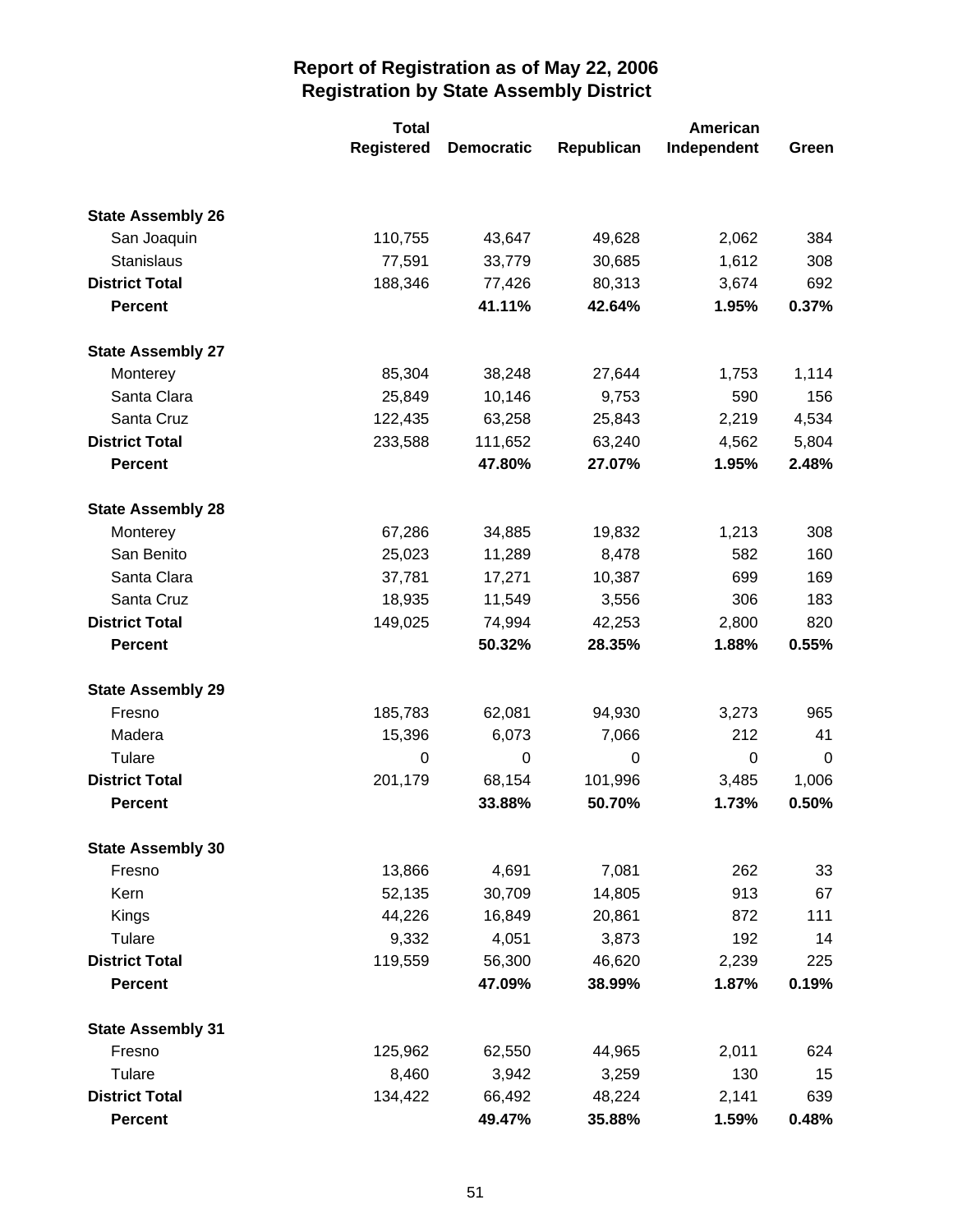|                          |             | <b>Natural</b> | Peace and |             | Decline to   |  |  |
|--------------------------|-------------|----------------|-----------|-------------|--------------|--|--|
|                          | Libertarian | Law            | Freedom   | Other       | <b>State</b> |  |  |
|                          |             |                |           |             |              |  |  |
| <b>State Assembly 26</b> |             |                |           |             |              |  |  |
| San Joaquin              | 355         | 66             | 431       | 842         | 13,340       |  |  |
| Stanislaus               | 292         | 63             | 429       | 598         | 9,825        |  |  |
| <b>District Total</b>    | 647         | 129            | 860       | 1,440       | 23,165       |  |  |
| <b>Percent</b>           | 0.34%       | 0.07%          | 0.46%     | 0.76%       | 12.30%       |  |  |
| <b>State Assembly 27</b> |             |                |           |             |              |  |  |
| Monterey                 | 431         | 72             | 187       | 184         | 15,671       |  |  |
| Santa Clara              | 131         | 17             | 49        | 61          | 4,946        |  |  |
| Santa Cruz               | 1,147       | 127            | 383       | 1,031       | 23,893       |  |  |
| <b>District Total</b>    | 1,709       | 216            | 619       | 1,276       | 44,510       |  |  |
| <b>Percent</b>           | 0.73%       | 0.09%          | 0.26%     | 0.55%       | 19.05%       |  |  |
| <b>State Assembly 28</b> |             |                |           |             |              |  |  |
| Monterey                 | 228         | 64             | 208       | 127         | 10,421       |  |  |
| San Benito               | 133         | 13             | 58        | 92          | 4,218        |  |  |
| Santa Clara              | 180         | 37             | 97        | 61          | 8,880        |  |  |
| Santa Cruz               | 69          | 23             | 101       | 81          | 3,067        |  |  |
| <b>District Total</b>    | 610         | 137            | 464       | 361         | 26,586       |  |  |
| <b>Percent</b>           | 0.41%       | 0.09%          | 0.31%     | 0.24%       | 17.84%       |  |  |
| <b>State Assembly 29</b> |             |                |           |             |              |  |  |
| Fresno                   | 708         | 104            | 253       | 1,793       | 21,676       |  |  |
| Madera                   | 38          | 6              | 21        | 60          | 1,879        |  |  |
| Tulare                   | 0           | $\mathbf 0$    | 0         | $\mathbf 0$ | 0            |  |  |
| <b>District Total</b>    | 746         | 110            | 274       | 1,853       | 23,555       |  |  |
| <b>Percent</b>           | 0.37%       | 0.05%          | 0.14%     | 0.92%       | 11.71%       |  |  |
| <b>State Assembly 30</b> |             |                |           |             |              |  |  |
| Fresno                   | 53          | 15             | 32        | 118         | 1,581        |  |  |
| Kern                     | 146         | 60             | 164       | 66          | 5,205        |  |  |
| Kings                    | 136         | 28             | 16        | 376         | 4,977        |  |  |
| Tulare                   | 28          | 11             | 38        | 17          | 1,108        |  |  |
| <b>District Total</b>    | 363         | 114            | 250       | 577         | 12,871       |  |  |
| <b>Percent</b>           | 0.30%       | 0.10%          | 0.21%     | 0.48%       | 10.77%       |  |  |
| <b>State Assembly 31</b> |             |                |           |             |              |  |  |
| Fresno                   | 373         | 97             | 267       | 1,011       | 14,064       |  |  |
| Tulare                   | 23          | 8              | 18        | 17          | 1,048        |  |  |
| <b>District Total</b>    | 396         | 105            | 285       | 1,028       | 15,112       |  |  |
| <b>Percent</b>           | 0.29%       | 0.08%          | 0.21%     | 0.76%       | 11.24%       |  |  |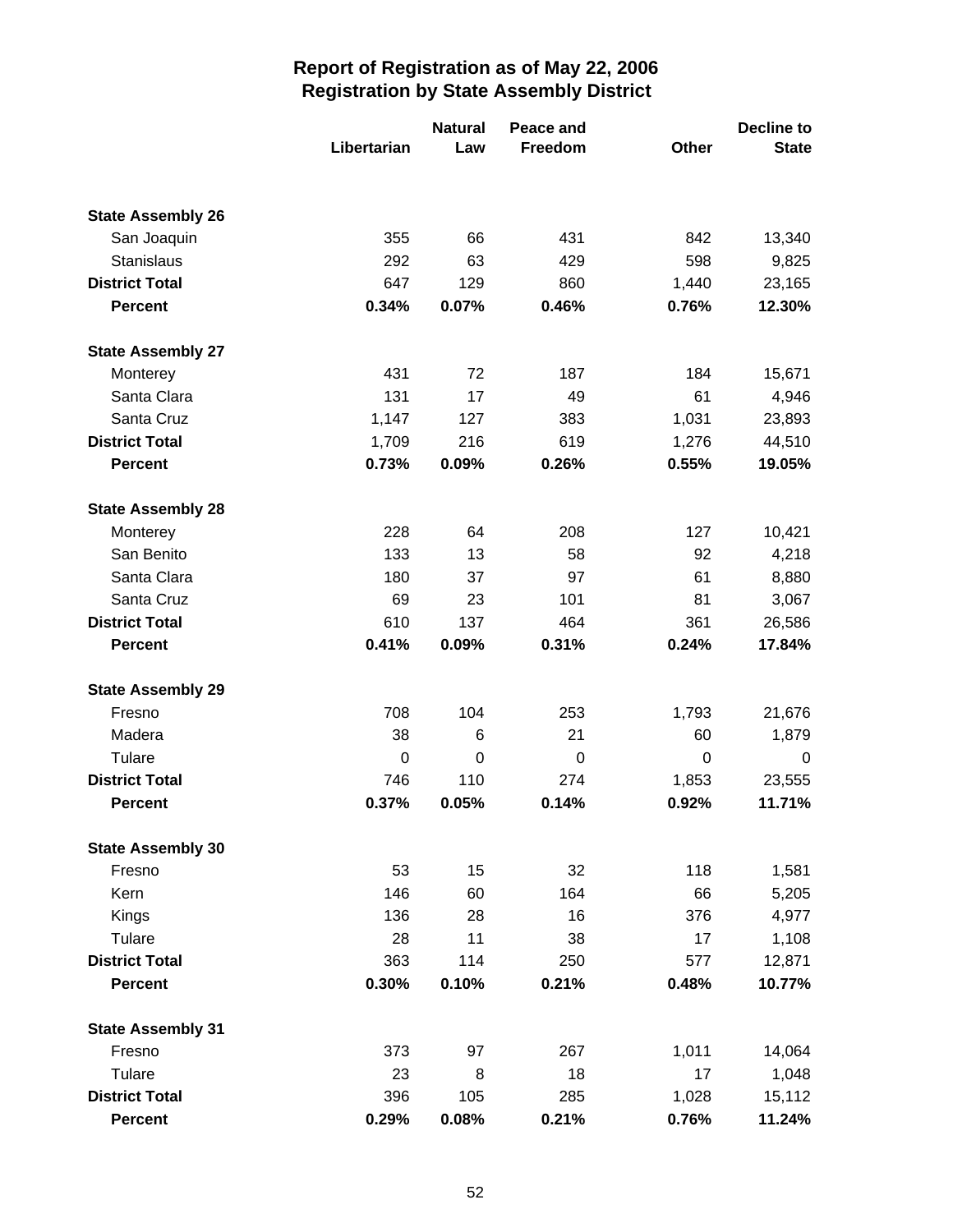|                          | <b>Total</b>      |                   | American   |             |       |  |
|--------------------------|-------------------|-------------------|------------|-------------|-------|--|
|                          | <b>Registered</b> | <b>Democratic</b> | Republican | Independent | Green |  |
|                          |                   |                   |            |             |       |  |
| <b>State Assembly 32</b> |                   |                   |            |             |       |  |
| Kern                     | 219,818           | 65,199            | 117,326    | 5,806       | 674   |  |
| San Bernardino           | 756               | 273               | 276        | 41          | 1     |  |
| <b>District Total</b>    | 220,574           | 65,472            | 117,602    | 5,847       | 675   |  |
| <b>Percent</b>           |                   | 29.68%            | 53.32%     | 2.65%       | 0.31% |  |
| <b>State Assembly 33</b> |                   |                   |            |             |       |  |
| San Luis Obispo          | 152,974           | 54,008            | 64,581     | 3,423       | 2,143 |  |
| Santa Barbara            | 67,549            | 24,612            | 29,483     | 1,510       | 271   |  |
| <b>District Total</b>    | 220,523           | 78,620            | 94,064     | 4,933       | 2,414 |  |
| <b>Percent</b>           |                   | 35.65%            | 42.65%     | 2.24%       | 1.09% |  |
| <b>State Assembly 34</b> |                   |                   |            |             |       |  |
| Inyo                     | 10,731            | 3,459             | 4,892      | 292         | 111   |  |
| Kern                     | 15,007            | 4,445             | 6,880      | 585         | 35    |  |
| San Bernardino           | 21,928            | 8,101             | 8,371      | 882         | 76    |  |
| Tulare                   | 115,355           | 37,665            | 57,280     | 2,668       | 528   |  |
| <b>District Total</b>    | 163,021           | 53,670            | 77,423     | 4,427       | 750   |  |
| <b>Percent</b>           |                   | 32.92%            | 47.49%     | 2.72%       | 0.46% |  |
| <b>State Assembly 35</b> |                   |                   |            |             |       |  |
| Santa Barbara            | 114,580           | 49,208            | 36,157     | 2,149       | 2,134 |  |
| Ventura                  | 93,005            | 43,385            | 29,866     | 1,744       | 998   |  |
| <b>District Total</b>    | 207,585           | 92,593            | 66,023     | 3,893       | 3,132 |  |
| <b>Percent</b>           |                   | 44.60%            | 31.81%     | 1.88%       | 1.51% |  |
| <b>State Assembly 36</b> |                   |                   |            |             |       |  |
| Los Angeles              | 131,795           | 47,376            | 58,138     | 3,360       | 459   |  |
| San Bernardino           | 65,750            | 22,622            | 29,276     | 2,093       | 214   |  |
| <b>District Total</b>    | 197,545           | 69,998            | 87,414     | 5,453       | 673   |  |
| <b>Percent</b>           |                   | 35.43%            | 44.25%     | 2.76%       | 0.34% |  |
| <b>State Assembly 37</b> |                   |                   |            |             |       |  |
| Kern                     | 7                 | 1                 | 5          | $\mathbf 0$ | 0     |  |
| Los Angeles              | 36,533            | 13,314            | 15,223     | 746         | 202   |  |
| Ventura                  | 199,819           | 67,211            | 89,830     | 4,014       | 1,507 |  |
| <b>District Total</b>    | 236,359           | 80,526            | 105,058    | 4,760       | 1,709 |  |
| <b>Percent</b>           |                   | 34.07%            | 44.45%     | 2.01%       | 0.72% |  |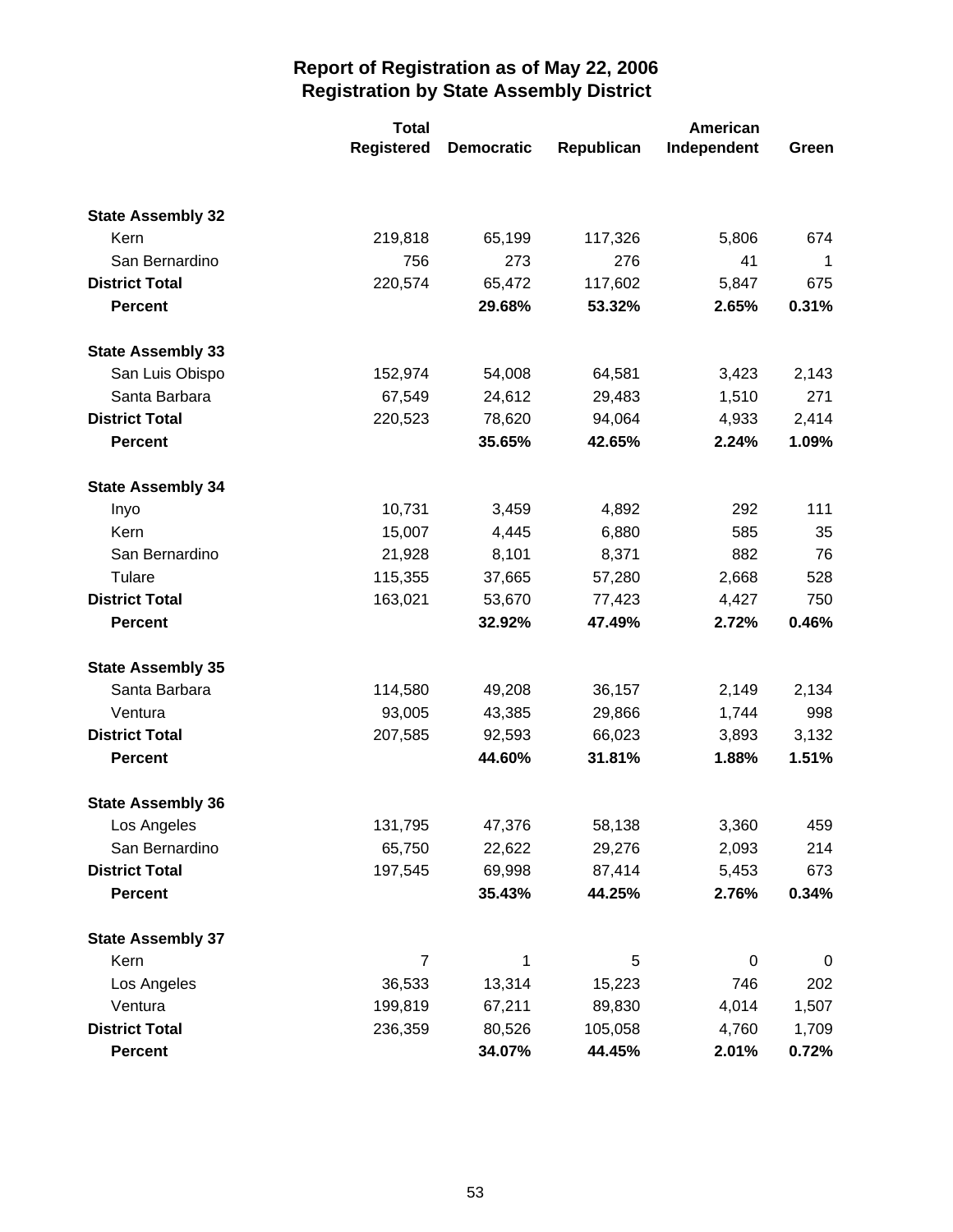|                          |             | <b>Natural</b><br>Peace and |             |             | Decline to   |
|--------------------------|-------------|-----------------------------|-------------|-------------|--------------|
|                          | Libertarian | Law                         | Freedom     | Other       | <b>State</b> |
|                          |             |                             |             |             |              |
| <b>State Assembly 32</b> |             |                             |             |             |              |
| Kern                     | 1,119       | 121                         | 362         | 381         | 28,830       |
| San Bernardino           | 9           | 1                           | $\mathbf 0$ | 5           | 150          |
| <b>District Total</b>    | 1,128       | 122                         | 362         | 386         | 28,980       |
| <b>Percent</b>           | 0.51%       | 0.06%                       | 0.16%       | 0.17%       | 13.14%       |
| <b>State Assembly 33</b> |             |                             |             |             |              |
| San Luis Obispo          | 1,006       | 145                         | 286         | 1,840       | 25,542       |
| Santa Barbara            | 313         | 37                          | 123         | 653         | 10,547       |
| <b>District Total</b>    | 1,319       | 182                         | 409         | 2,493       | 36,089       |
| <b>Percent</b>           | 0.60%       | 0.08%                       | 0.19%       | 1.13%       | 16.37%       |
| <b>State Assembly 34</b> |             |                             |             |             |              |
| Inyo                     | 72          | 6                           | 29          | 69          | 1,801        |
| Kern                     | 93          | 15                          | 43          | 34          | 2,877        |
| San Bernardino           | 148         | 15                          | 49          | 113         | 4,173        |
| Tulare                   | 433         | 106                         | 227         | 252         | 16,196       |
| <b>District Total</b>    | 746         | 142                         | 348         | 468         | 25,047       |
| <b>Percent</b>           | 0.46%       | 0.09%                       | 0.21%       | 0.29%       | 15.36%       |
| <b>State Assembly 35</b> |             |                             |             |             |              |
| Santa Barbara            | 728         | 109                         | 202         | 1,219       | 22,674       |
| Ventura                  | 490         | 119                         | 271         | 874         | 15,258       |
| <b>District Total</b>    | 1,218       | 228                         | 473         | 2,093       | 37,932       |
| <b>Percent</b>           | 0.59%       | 0.11%                       | 0.23%       | 1.01%       | 18.27%       |
| <b>State Assembly 36</b> |             |                             |             |             |              |
| Los Angeles              | 591         | 177                         | 370         | 834         | 20,490       |
| San Bernardino           | 380         | 61                          | 190         | 395         | 10,519       |
| <b>District Total</b>    | 971         | 238                         | 560         | 1,229       | 31,009       |
| <b>Percent</b>           | 0.49%       | 0.12%                       | 0.28%       | 0.62%       | 15.70%       |
| <b>State Assembly 37</b> |             |                             |             |             |              |
| Kern                     | 1           | $\boldsymbol{0}$            | 0           | $\mathbf 0$ | 0            |
| Los Angeles              | 214         | 36                          | 109         | 256         | 6,433        |
| Ventura                  | 1,071       | 183                         | 348         | 1,847       | 33,808       |
| <b>District Total</b>    | 1,286       | 219                         | 457         | 2,103       | 40,241       |
| <b>Percent</b>           | 0.54%       | 0.09%                       | 0.19%       | 0.89%       | 17.03%       |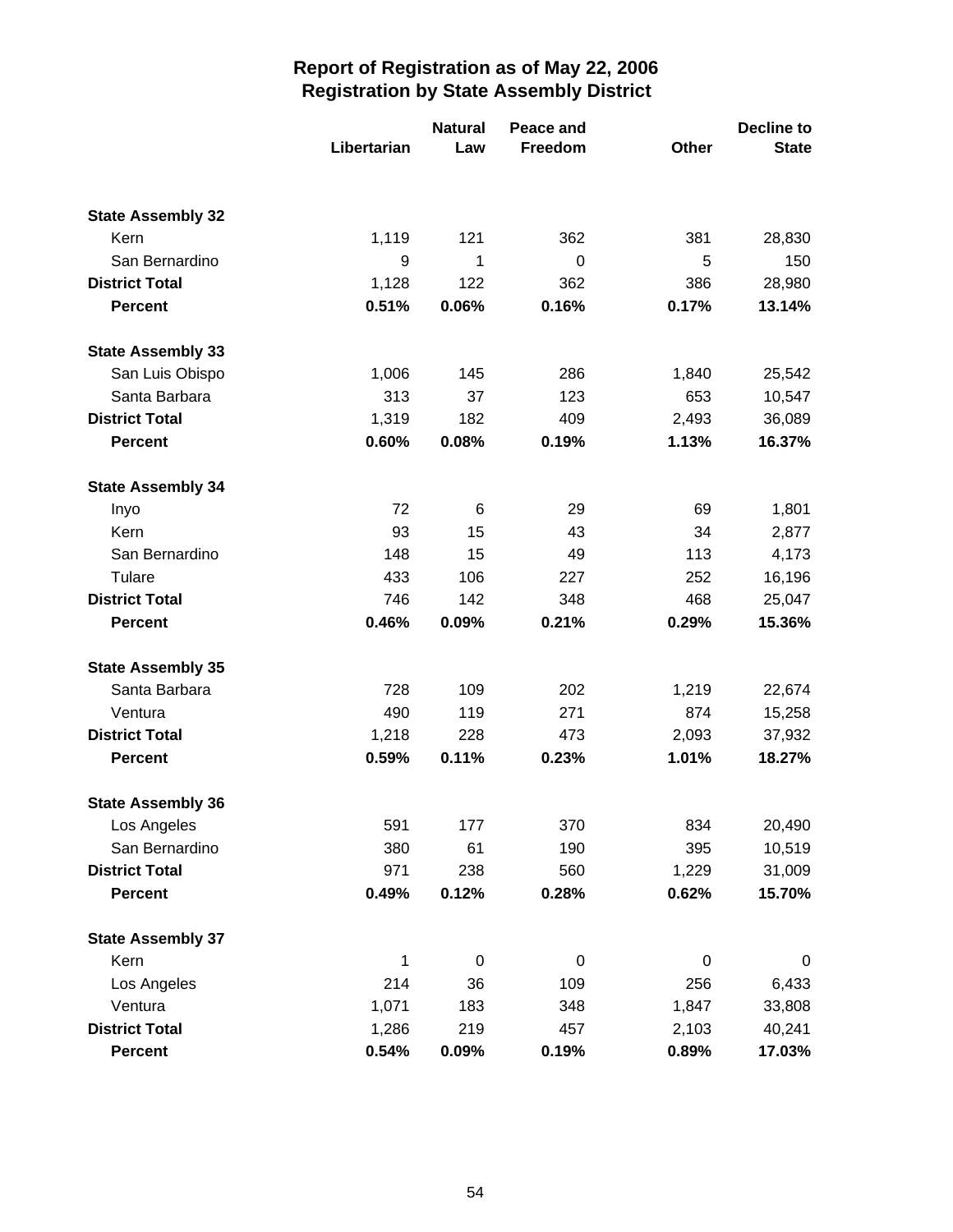|                          | <b>Total</b>      |                   | <b>American</b> |             |       |
|--------------------------|-------------------|-------------------|-----------------|-------------|-------|
|                          | <b>Registered</b> | <b>Democratic</b> | Republican      | Independent | Green |
| <b>State Assembly 38</b> |                   |                   |                 |             |       |
| Los Angeles              | 197,076           | 70,410            | 84,243          | 3,833       | 1,046 |
| Ventura                  | 39,436            | 12,148            | 18,545          | 937         | 213   |
| <b>District Total</b>    | 236,512           | 82,558            | 102,788         | 4,770       | 1,259 |
| <b>Percent</b>           |                   | 34.91%            | 43.46%          | 2.02%       | 0.53% |
| <b>State Assembly 39</b> |                   |                   |                 |             |       |
| Los Angeles              | 109,042           | 63,508            | 20,461          | 2,020       | 549   |
| <b>District Total</b>    | 109,042           | 63,508            | 20,461          | 2,020       | 549   |
| <b>Percent</b>           |                   | 58.24%            | 18.76%          | 1.85%       | 0.50% |
| <b>State Assembly 40</b> |                   |                   |                 |             |       |
| Los Angeles              | 164,177           | 78,837            | 47,200          | 2,977       | 1,070 |
| <b>District Total</b>    | 164,177           | 78,837            | 47,200          | 2,977       | 1,070 |
| <b>Percent</b>           |                   | 48.02%            | 28.75%          | 1.81%       | 0.65% |
| <b>State Assembly 41</b> |                   |                   |                 |             |       |
| Los Angeles              | 182,901           | 88,981            | 50,602          | 2,754       | 1,947 |
| Ventura                  | 50,651            | 22,608            | 16,615          | 986         | 347   |
| <b>District Total</b>    | 233,552           | 111,589           | 67,217          | 3,740       | 2,294 |
| <b>Percent</b>           |                   | 47.78%            | 28.78%          | 1.60%       | 0.98% |
| <b>State Assembly 42</b> |                   |                   |                 |             |       |
| Los Angeles              | 248,225           | 132,907           | 50,594          | 3,919       | 2,280 |
| <b>District Total</b>    | 248,225           | 132,907           | 50,594          | 3,919       | 2,280 |
| <b>Percent</b>           |                   | 53.54%            | 20.38%          | 1.58%       | 0.92% |
| <b>State Assembly 43</b> |                   |                   |                 |             |       |
| Los Angeles              | 180,713           | 80,424            | 52,528          | 3,285       | 1,595 |
| <b>District Total</b>    | 180,713           | 80,424            | 52,528          | 3,285       | 1,595 |
| <b>Percent</b>           |                   | 44.50%            | 29.07%          | 1.82%       | 0.88% |
| <b>State Assembly 44</b> |                   |                   |                 |             |       |
| Los Angeles              | 211,135           | 94,551            | 66,123          | 3,011       | 1,827 |
| <b>District Total</b>    | 211,135           | 94,551            | 66,123          | 3,011       | 1,827 |
| <b>Percent</b>           |                   | 44.78%            | 31.32%          | 1.43%       | 0.87% |
| <b>State Assembly 45</b> |                   |                   |                 |             |       |
| Los Angeles              | 120,206           | 69,494            | 17,610          | 1,913       | 1,562 |
| <b>District Total</b>    | 120,206           | 69,494            | 17,610          | 1,913       | 1,562 |
| <b>Percent</b>           |                   | 57.81%            | 14.65%          | 1.59%       | 1.30% |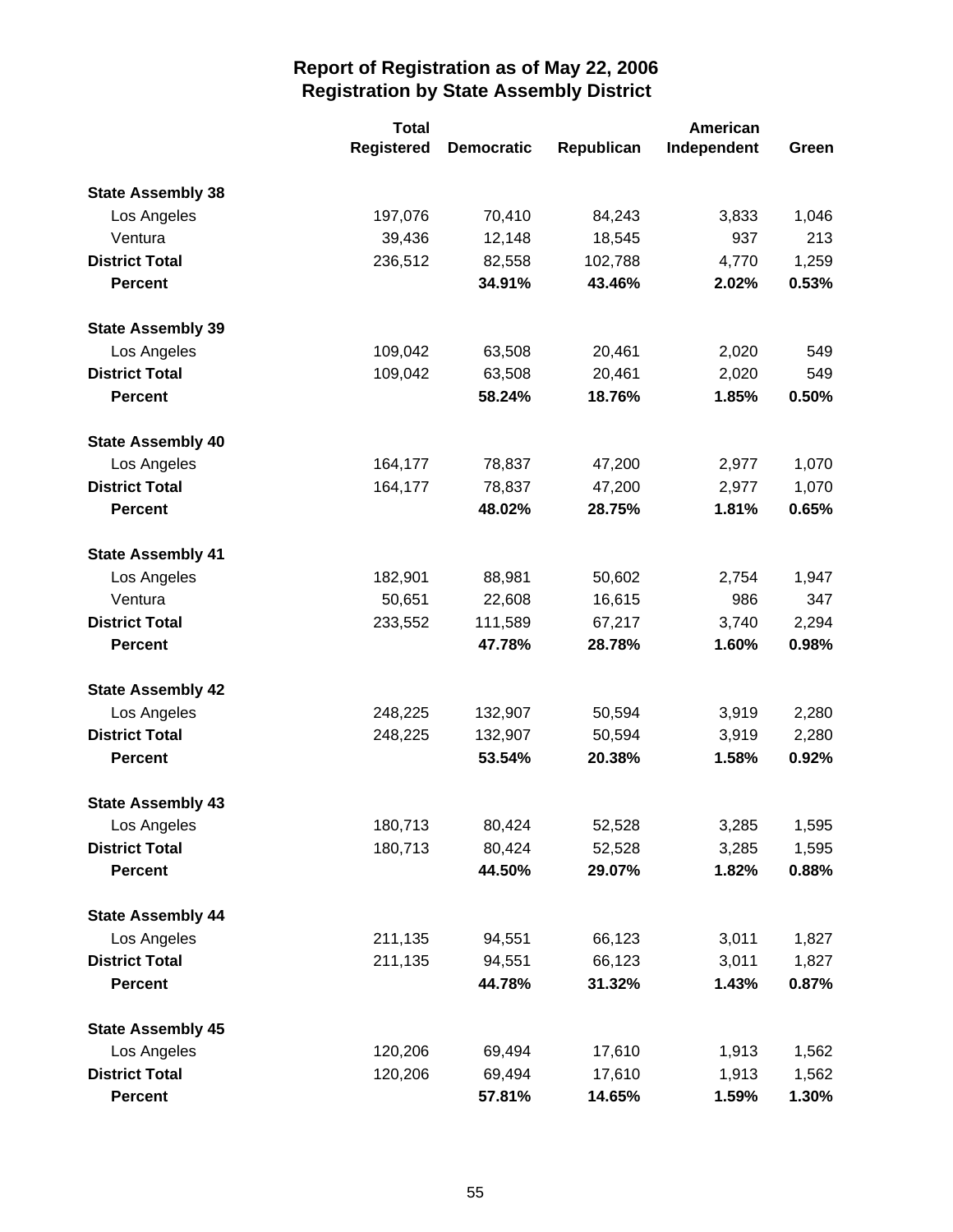|                          |             | <b>Natural</b><br>Peace and |         | <b>Decline to</b> |              |
|--------------------------|-------------|-----------------------------|---------|-------------------|--------------|
|                          | Libertarian | Law                         | Freedom | Other             | <b>State</b> |
| <b>State Assembly 38</b> |             |                             |         |                   |              |
| Los Angeles              | 1,147       | 167                         | 495     | 1,484             | 34,251       |
| Ventura                  | 261         | 40                          | 79      | 299               | 6,914        |
| <b>District Total</b>    | 1,408       | 207                         | 574     | 1,783             | 41,165       |
| <b>Percent</b>           | 0.60%       | 0.09%                       | 0.24%   | 0.75%             | 17.41%       |
| <b>State Assembly 39</b> |             |                             |         |                   |              |
| Los Angeles              | 496         | 222                         | 838     | 604               | 20,344       |
| <b>District Total</b>    | 496         | 222                         | 838     | 604               | 20,344       |
| <b>Percent</b>           | 0.45%       | 0.20%                       | 0.77%   | 0.55%             | 18.66%       |
| <b>State Assembly 40</b> |             |                             |         |                   |              |
| Los Angeles              | 859         | 215                         | 839     | 1,232             | 30,948       |
| <b>District Total</b>    | 859         | 215                         | 839     | 1,232             | 30,948       |
| <b>Percent</b>           | 0.52%       | 0.13%                       | 0.51%   | 0.75%             | 18.85%       |
| <b>State Assembly 41</b> |             |                             |         |                   |              |
| Los Angeles              | 1,089       | 208                         | 530     | 1,613             | 35,177       |
| Ventura                  | 238         | 58                          | 155     | 432               | 9,212        |
| <b>District Total</b>    | 1,327       | 266                         | 685     | 2,045             | 44,389       |
| <b>Percent</b>           | 0.57%       | 0.11%                       | 0.29%   | 0.88%             | 19.01%       |
| <b>State Assembly 42</b> |             |                             |         |                   |              |
| Los Angeles              | 1,413       | 234                         | 644     | 2,181             | 54,053       |
| <b>District Total</b>    | 1,413       | 234                         | 644     | 2,181             | 54,053       |
| <b>Percent</b>           | 0.57%       | 0.09%                       | 0.26%   | 0.88%             | 21.78%       |
| <b>State Assembly 43</b> |             |                             |         |                   |              |
| Los Angeles              | 1,097       | 217                         | 796     | 1,456             | 39,315       |
| <b>District Total</b>    | 1,097       | 217                         | 796     | 1,456             | 39,315       |
| <b>Percent</b>           | 0.61%       | 0.12%                       | 0.44%   | 0.81%             | 21.76%       |
| <b>State Assembly 44</b> |             |                             |         |                   |              |
| Los Angeles              | 978         | 289                         | 975     | 1,341             | 42,040       |
| <b>District Total</b>    | 978         | 289                         | 975     | 1,341             | 42,040       |
| <b>Percent</b>           | 0.46%       | 0.14%                       | 0.46%   | 0.64%             | 19.91%       |
| <b>State Assembly 45</b> |             |                             |         |                   |              |
| Los Angeles              | 636         | 222                         | 1,226   | 796               | 26,747       |
| <b>District Total</b>    | 636         | 222                         | 1,226   | 796               | 26,747       |
| <b>Percent</b>           | 0.53%       | 0.18%                       | 1.02%   | 0.66%             | 22.25%       |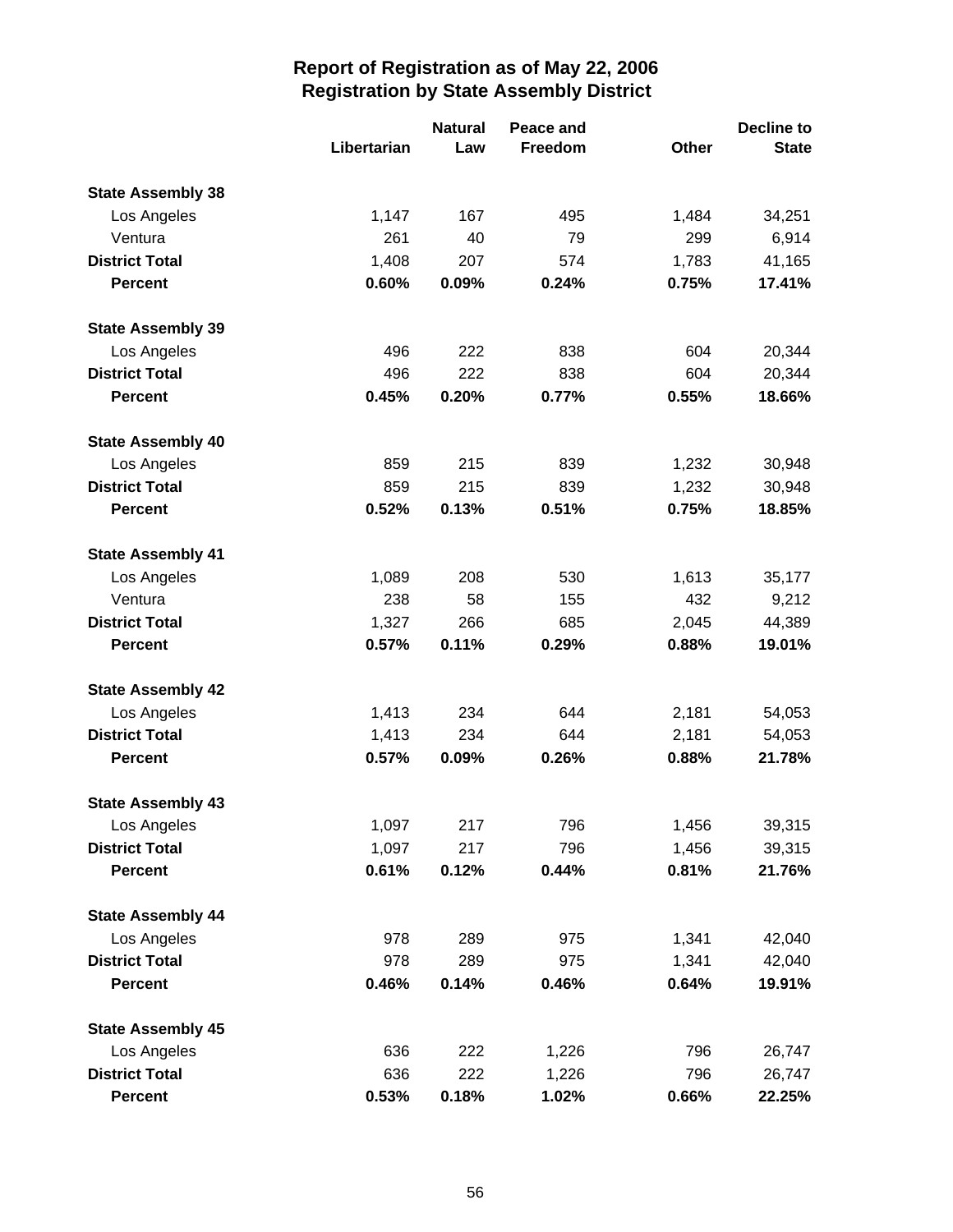|                          | <b>Total</b>      |                   | <b>American</b> |             |       |
|--------------------------|-------------------|-------------------|-----------------|-------------|-------|
|                          | <b>Registered</b> | <b>Democratic</b> | Republican      | Independent | Green |
| <b>State Assembly 46</b> |                   |                   |                 |             |       |
| Los Angeles              | 83,840            | 54,263            | 9,753           | 1,255       | 509   |
| <b>District Total</b>    | 83,840            | 54,263            | 9,753           | 1,255       | 509   |
| <b>Percent</b>           |                   | 64.72%            | 11.63%          | 1.50%       | 0.61% |
| <b>State Assembly 47</b> |                   |                   |                 |             |       |
| Los Angeles              | 200,866           | 129,650           | 24,923          | 2,800       | 1,645 |
| <b>District Total</b>    | 200,866           | 129,650           | 24,923          | 2,800       | 1,645 |
| <b>Percent</b>           |                   | 64.55%            | 12.41%          | 1.39%       | 0.82% |
| <b>State Assembly 48</b> |                   |                   |                 |             |       |
| Los Angeles              | 119,071           | 84,714            | 9,886           | 1,776       | 564   |
| <b>District Total</b>    | 119,071           | 84,714            | 9,886           | 1,776       | 564   |
| <b>Percent</b>           |                   | 71.15%            | 8.30%           | 1.49%       | 0.47% |
| <b>State Assembly 49</b> |                   |                   |                 |             |       |
| Los Angeles              | 139,411           | 63,980            | 35,565          | 2,085       | 615   |
| <b>District Total</b>    | 139,411           | 63,980            | 35,565          | 2,085       | 615   |
| <b>Percent</b>           |                   | 45.89%            | 25.51%          | 1.50%       | 0.44% |
| <b>State Assembly 50</b> |                   |                   |                 |             |       |
| Los Angeles              | 114,813           | 69,285            | 20,737          | 1,881       | 446   |
| <b>District Total</b>    | 114,813           | 69,285            | 20,737          | 1,881       | 446   |
| <b>Percent</b>           |                   | 60.35%            | 18.06%          | 1.64%       | 0.39% |
| <b>State Assembly 51</b> |                   |                   |                 |             |       |
| Los Angeles              | 156,523           | 98,641            | 25,694          | 2,466       | 677   |
| <b>District Total</b>    | 156,523           | 98,641            | 25,694          | 2,466       | 677   |
| <b>Percent</b>           |                   | 63.02%            | 16.42%          | 1.58%       | 0.43% |
| <b>State Assembly 52</b> |                   |                   |                 |             |       |
| Los Angeles              | 117,765           | 84,296            | 11,076          | 1,995       | 385   |
| <b>District Total</b>    | 117,765           | 84,296            | 11,076          | 1,995       | 385   |
| <b>Percent</b>           |                   | 71.58%            | 9.41%           | 1.69%       | 0.33% |
| <b>State Assembly 53</b> |                   |                   |                 |             |       |
| Los Angeles              | 238,669           | 97,320            | 81,047          | 4,028       | 2,264 |
| <b>District Total</b>    | 238,669           | 97,320            | 81,047          | 4,028       | 2,264 |
| <b>Percent</b>           |                   | 40.78%            | 33.96%          | 1.69%       | 0.95% |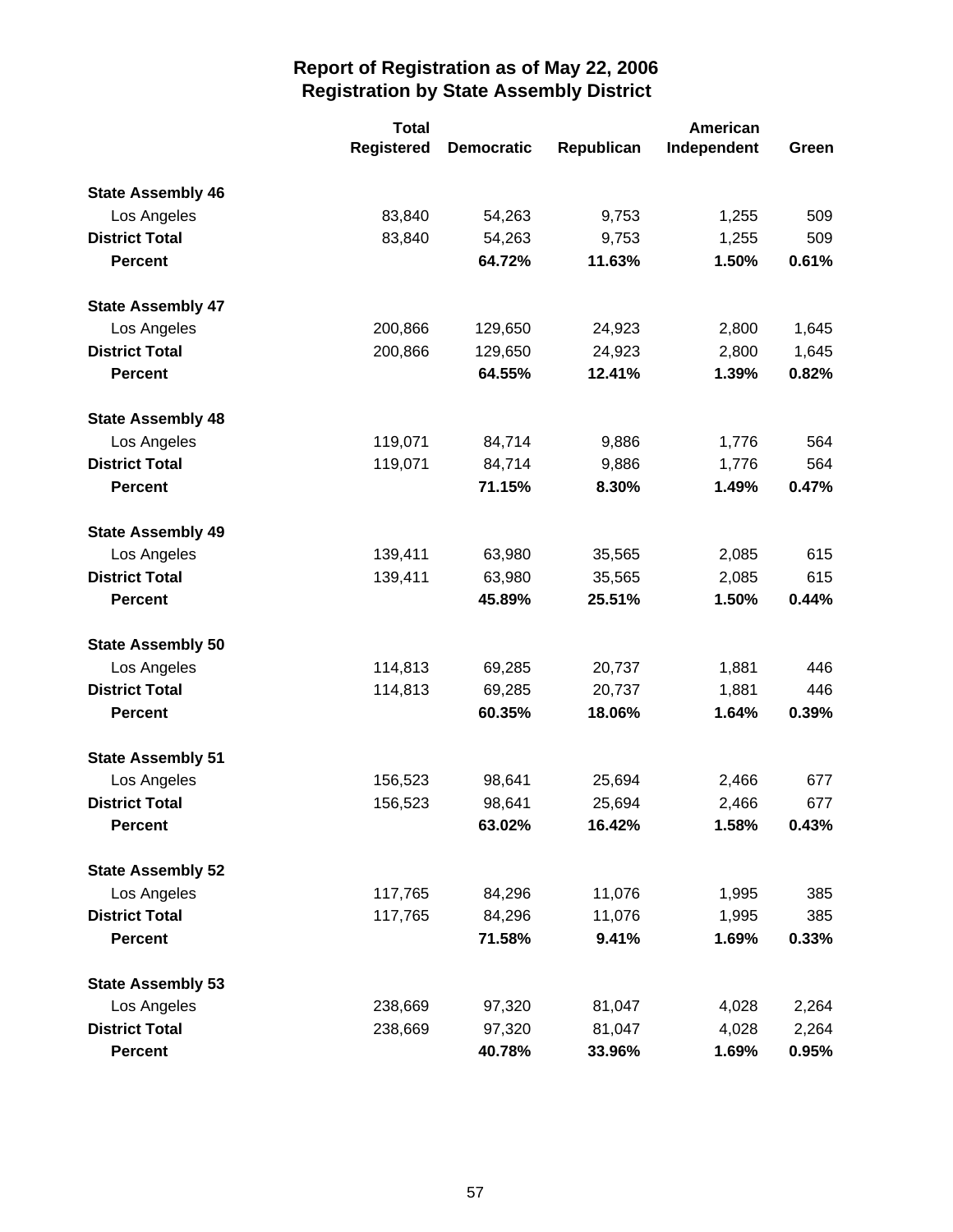|                          |             | <b>Natural</b><br>Peace and |         |       | <b>Decline to</b> |  |
|--------------------------|-------------|-----------------------------|---------|-------|-------------------|--|
|                          | Libertarian | Law                         | Freedom | Other | <b>State</b>      |  |
| <b>State Assembly 46</b> |             |                             |         |       |                   |  |
| Los Angeles              | 316         | 215                         | 1,460   | 352   | 15,717            |  |
| <b>District Total</b>    | 316         | 215                         | 1,460   | 352   | 15,717            |  |
| <b>Percent</b>           | 0.38%       | 0.26%                       | 1.74%   | 0.42% | 18.75%            |  |
| <b>State Assembly 47</b> |             |                             |         |       |                   |  |
| Los Angeles              | 810         | 562                         | 926     | 1,388 | 38,162            |  |
| <b>District Total</b>    | 810         | 562                         | 926     | 1,388 | 38,162            |  |
| <b>Percent</b>           | 0.40%       | 0.28%                       | 0.46%   | 0.69% | 19.00%            |  |
| <b>State Assembly 48</b> |             |                             |         |       |                   |  |
| Los Angeles              | 304         | 842                         | 1,078   | 547   | 19,360            |  |
| <b>District Total</b>    | 304         | 842                         | 1,078   | 547   | 19,360            |  |
| <b>Percent</b>           | 0.26%       | 0.71%                       | 0.91%   | 0.46% | 16.26%            |  |
| <b>State Assembly 49</b> |             |                             |         |       |                   |  |
| Los Angeles              | 472         | 181                         | 1,155   | 709   | 34,649            |  |
| <b>District Total</b>    | 472         | 181                         | 1,155   | 709   | 34,649            |  |
| <b>Percent</b>           | 0.34%       | 0.13%                       | 0.83%   | 0.51% | 24.85%            |  |
| <b>State Assembly 50</b> |             |                             |         |       |                   |  |
| Los Angeles              | 417         | 320                         | 1,549   | 416   | 19,762            |  |
| <b>District Total</b>    | 417         | 320                         | 1,549   | 416   | 19,762            |  |
| <b>Percent</b>           | 0.36%       | 0.28%                       | 1.35%   | 0.36% | 17.21%            |  |
| <b>State Assembly 51</b> |             |                             |         |       |                   |  |
| Los Angeles              | 557         | 853                         | 1,039   | 819   | 25,777            |  |
| <b>District Total</b>    | 557         | 853                         | 1,039   | 819   | 25,777            |  |
| Percent                  | 0.36%       | 0.54%                       | 0.66%   | 0.52% | 16.47%            |  |
| <b>State Assembly 52</b> |             |                             |         |       |                   |  |
| Los Angeles              | 297         | 991                         | 1,508   | 353   | 16,864            |  |
| <b>District Total</b>    | 297         | 991                         | 1,508   | 353   | 16,864            |  |
| <b>Percent</b>           | 0.25%       | 0.84%                       | 1.28%   | 0.30% | 14.32%            |  |
| <b>State Assembly 53</b> |             |                             |         |       |                   |  |
| Los Angeles              | 1,538       | 291                         | 902     | 1,995 | 49,284            |  |
| <b>District Total</b>    | 1,538       | 291                         | 902     | 1,995 | 49,284            |  |
| <b>Percent</b>           | 0.64%       | 0.12%                       | 0.38%   | 0.84% | 20.65%            |  |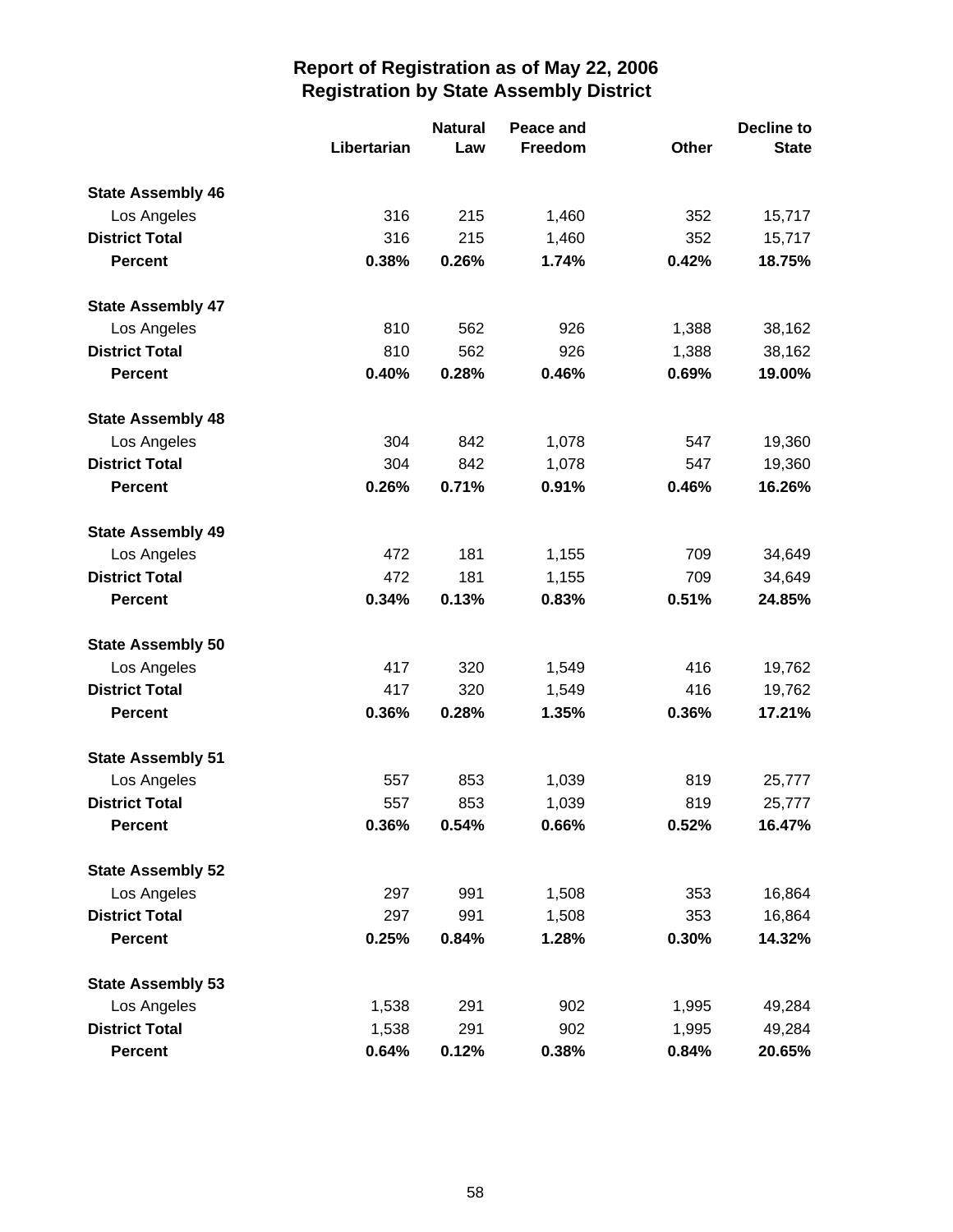|                          | <b>Total</b>      | <b>American</b>   |            |             |       |
|--------------------------|-------------------|-------------------|------------|-------------|-------|
|                          | <b>Registered</b> | <b>Democratic</b> | Republican | Independent | Green |
| <b>State Assembly 54</b> |                   |                   |            |             |       |
| Los Angeles              | 219,067           | 94,827            | 75,530     | 3,805       | 1,949 |
| <b>District Total</b>    | 219,067           | 94,827            | 75,530     | 3,805       | 1,949 |
| <b>Percent</b>           |                   | 43.29%            | 34.48%     | 1.74%       | 0.89% |
| <b>State Assembly 55</b> |                   |                   |            |             |       |
| Los Angeles              | 163,193           | 87,850            | 39,720     | 2,867       | 670   |
| <b>District Total</b>    | 163,193           | 87,850            | 39,720     | 2,867       | 670   |
| <b>Percent</b>           |                   | 53.83%            | 24.34%     | 1.76%       | 0.41% |
| <b>State Assembly 56</b> |                   |                   |            |             |       |
| Los Angeles              | 132,655           | 67,007            | 36,698     | 2,054       | 454   |
| Orange                   | 34,944            | 13,193            | 14,063     | 785         | 129   |
| <b>District Total</b>    | 167,599           | 80,200            | 50,761     | 2,839       | 583   |
| <b>Percent</b>           |                   | 47.85%            | 30.29%     | 1.69%       | 0.35% |
| <b>State Assembly 57</b> |                   |                   |            |             |       |
| Los Angeles              | 152,590           | 76,509            | 43,272     | 2,690       | 585   |
| <b>District Total</b>    | 152,590           | 76,509            | 43,272     | 2,690       | 585   |
| <b>Percent</b>           |                   | 50.14%            | 28.36%     | 1.76%       | 0.38% |
| <b>State Assembly 58</b> |                   |                   |            |             |       |
| Los Angeles              | 164,941           | 86,781            | 44,823     | 2,389       | 631   |
| <b>District Total</b>    | 164,941           | 86,781            | 44,823     | 2,389       | 631   |
| <b>Percent</b>           |                   | 52.61%            | 27.18%     | 1.45%       | 0.38% |
| <b>State Assembly 59</b> |                   |                   |            |             |       |
| Los Angeles              | 120,186           | 40,939            | 54,708     | 2,073       | 943   |
| San Bernardino           | 114,889           | 36,285            | 55,882     | 3,310       | 476   |
| <b>District Total</b>    | 235,075           | 77,224            | 110,590    | 5,383       | 1,419 |
| <b>Percent</b>           |                   | 32.85%            | 47.04%     | 2.29%       | 0.60% |
| <b>State Assembly 60</b> |                   |                   |            |             |       |
| Los Angeles              | 89,449            | 30,517            | 35,931     | 1,380       | 307   |
| Orange                   | 99,198            | 25,650            | 54,646     | 1,812       | 377   |
| San Bernardino           | 34,003            | 10,948            | 15,326     | 634         | 111   |
| <b>District Total</b>    | 222,650           | 67,115            | 105,903    | 3,826       | 795   |
| <b>Percent</b>           |                   | 30.14%            | 47.56%     | 1.72%       | 0.36% |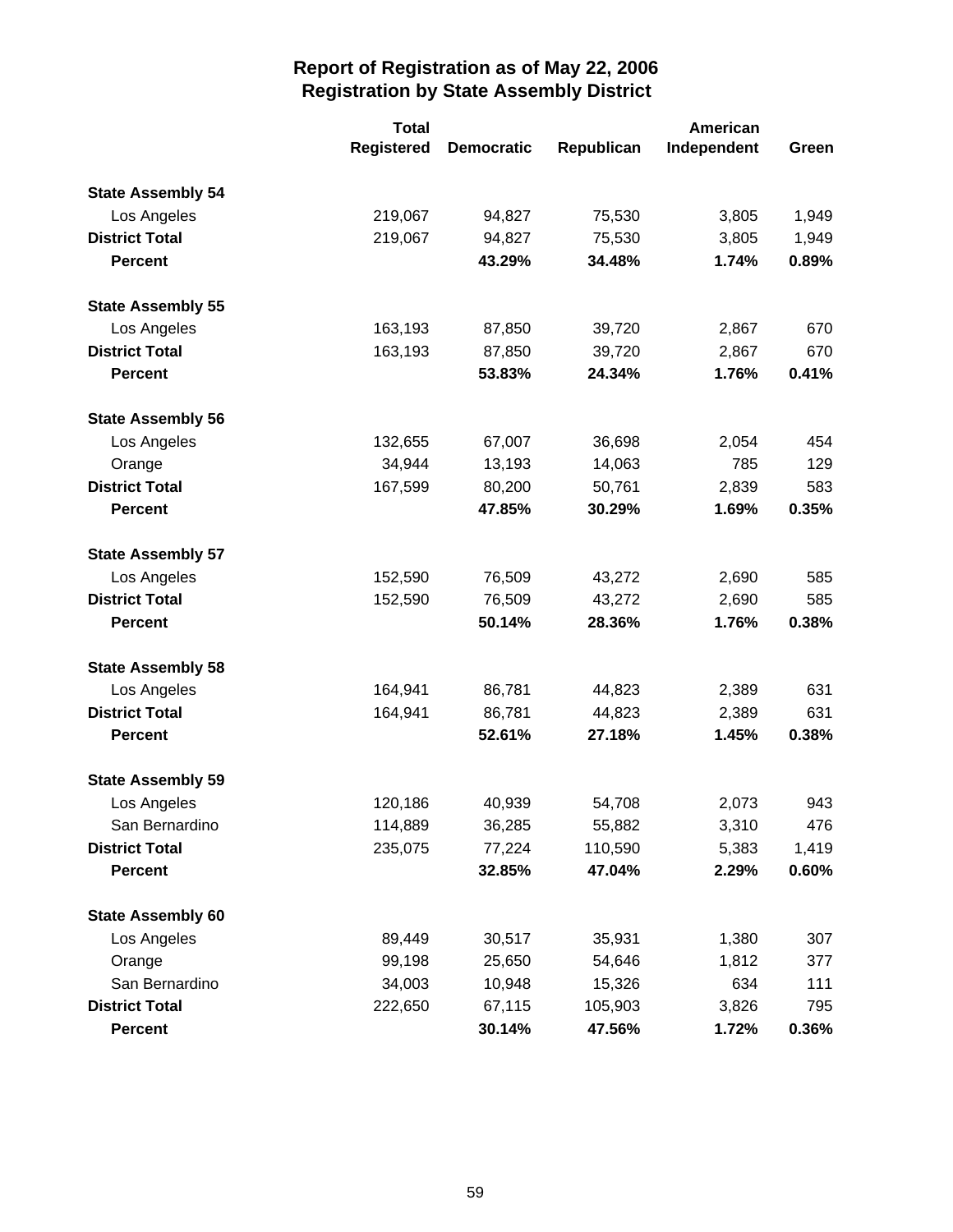|                          |             | <b>Natural</b> | Peace and |              |              |
|--------------------------|-------------|----------------|-----------|--------------|--------------|
|                          | Libertarian | Law            | Freedom   | <b>Other</b> | <b>State</b> |
| <b>State Assembly 54</b> |             |                |           |              |              |
| Los Angeles              | 1,313       | 298            | 1,013     | 1,402        | 38,930       |
| <b>District Total</b>    | 1,313       | 298            | 1,013     | 1,402        | 38,930       |
| <b>Percent</b>           | 0.60%       | 0.14%          | 0.46%     | 0.64%        | 17.77%       |
| <b>State Assembly 55</b> |             |                |           |              |              |
| Los Angeles              | 733         | 446            | 1,170     | 799          | 28,938       |
| <b>District Total</b>    | 733         | 446            | 1,170     | 799          | 28,938       |
| <b>Percent</b>           | 0.45%       | 0.27%          | 0.72%     | 0.49%        | 17.73%       |
| <b>State Assembly 56</b> |             |                |           |              |              |
| Los Angeles              | 469         | 226            | 1,148     | 630          | 23,969       |
| Orange                   | 191         | 51             | 152       | 128          | 6,252        |
| <b>District Total</b>    | 660         | 277            | 1,300     | 758          | 30,221       |
| <b>Percent</b>           | 0.39%       | 0.17%          | 0.78%     | 0.45%        | 18.03%       |
| <b>State Assembly 57</b> |             |                |           |              |              |
| Los Angeles              | 567         | 226            | 1,130     | 727          | 26,884       |
| <b>District Total</b>    | 567         | 226            | 1,130     | 727          | 26,884       |
| <b>Percent</b>           | 0.37%       | 0.15%          | 0.74%     | 0.48%        | 17.62%       |
| <b>State Assembly 58</b> |             |                |           |              |              |
| Los Angeles              | 505         | 253            | 1,531     | 752          | 27,276       |
| <b>District Total</b>    | 505         | 253            | 1,531     | 752          | 27,276       |
| <b>Percent</b>           | 0.31%       | 0.15%          | 0.93%     | 0.46%        | 16.54%       |
| <b>State Assembly 59</b> |             |                |           |              |              |
| Los Angeles              | 707         | 97             | 387       | 736          | 19,596       |
| San Bernardino           | 661         | 124            | 300       | 596          | 17,255       |
| <b>District Total</b>    | 1,368       | 221            | 687       | 1,332        | 36,851       |
| <b>Percent</b>           | 0.58%       | 0.09%          | 0.29%     | 0.57%        | 15.68%       |
| <b>State Assembly 60</b> |             |                |           |              |              |
| Los Angeles              | 326         | 97             | 383       | 504          | 20,004       |
| Orange                   | 552         | 93             | 197       | 284          | 15,587       |
| San Bernardino           | 171         | 82             | 87        | 156          | 6,488        |
| <b>District Total</b>    | 1,049       | 272            | 667       | 944          | 42,079       |
| <b>Percent</b>           | 0.47%       | 0.12%          | 0.30%     | 0.42%        | 18.90%       |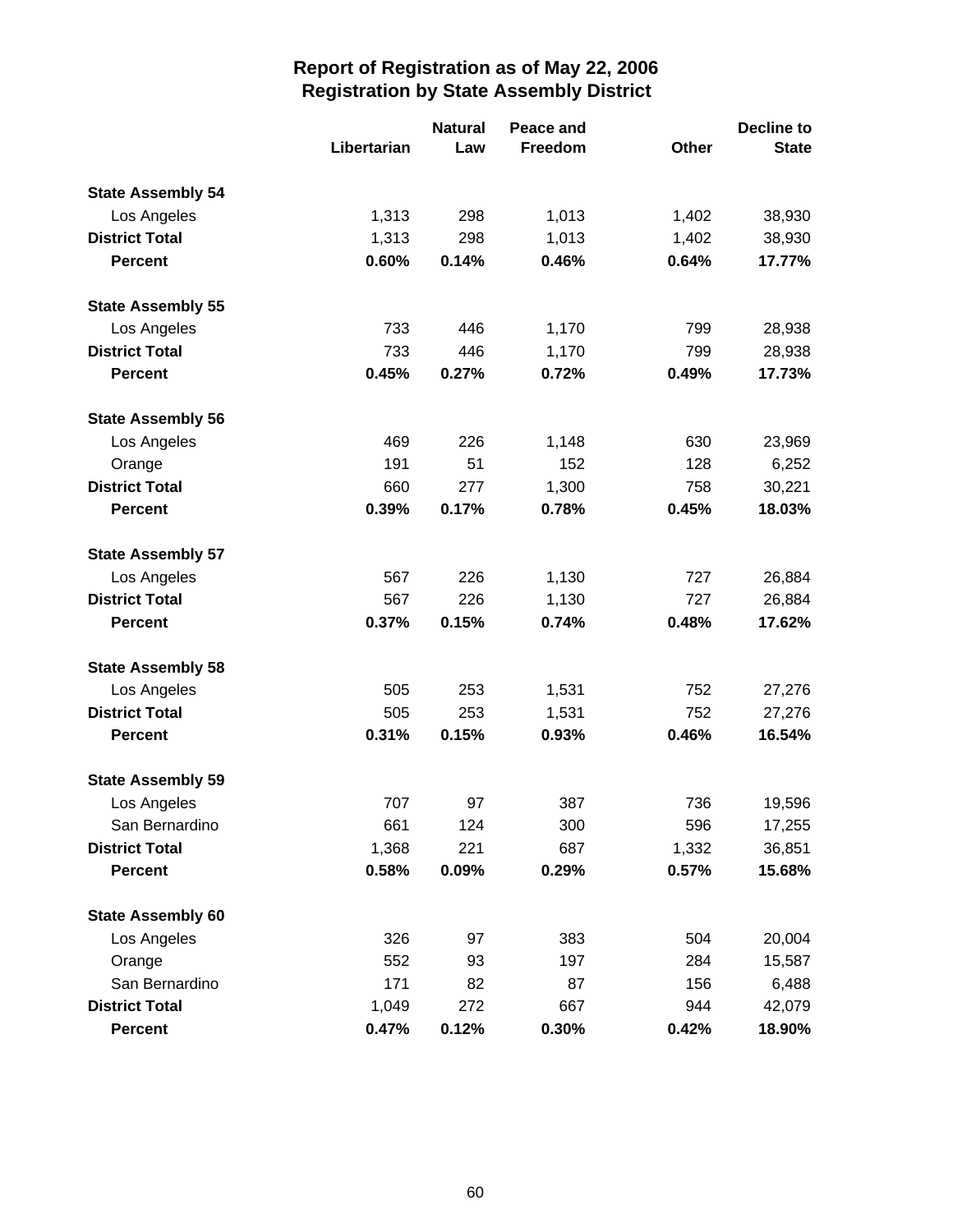|                          | <b>Total</b>      | <b>American</b>   |            |             |       |
|--------------------------|-------------------|-------------------|------------|-------------|-------|
|                          | <b>Registered</b> | <b>Democratic</b> | Republican | Independent | Green |
| <b>State Assembly 61</b> |                   |                   |            |             |       |
| Los Angeles              | 44,641            | 23,550            | 11,645     | 780         | 219   |
| San Bernardino           | 97,301            | 42,328            | 36,970     | 1,950       | 363   |
| <b>District Total</b>    | 141,942           | 65,878            | 48,615     | 2,730       | 582   |
| <b>Percent</b>           |                   | 46.41%            | 34.25%     | 1.92%       | 0.41% |
| <b>State Assembly 62</b> |                   |                   |            |             |       |
| San Bernardino           | 142,547           | 71,071            | 45,202     | 3,022       | 407   |
| <b>District Total</b>    | 142,547           | 71,071            | 45,202     | 3,022       | 407   |
| <b>Percent</b>           |                   | 49.86%            | 31.71%     | 2.12%       | 0.29% |
| <b>State Assembly 63</b> |                   |                   |            |             |       |
| Riverside                | 4,212             | 1,671             | 1,705      | 96          | 13    |
| San Bernardino           | 214,032           | 75,387            | 96,732     | 4,783       | 1,023 |
| <b>District Total</b>    | 218,244           | 77,058            | 98,437     | 4,879       | 1,036 |
| <b>Percent</b>           |                   | 35.31%            | 45.10%     | 2.24%       | 0.47% |
| <b>State Assembly 64</b> |                   |                   |            |             |       |
| Riverside                | 216,192           | 72,322            | 100,479    | 4,783       | 1,001 |
| <b>District Total</b>    | 216,192           | 72,322            | 100,479    | 4,783       | 1,001 |
| <b>Percent</b>           |                   | 33.45%            | 46.48%     | 2.21%       | 0.46% |
| <b>State Assembly 65</b> |                   |                   |            |             |       |
| Riverside                | 162,950           | 59,036            | 73,053     | 4,070       | 535   |
| San Bernardino           | 57,179            | 16,469            | 28,592     | 1,851       | 335   |
| <b>District Total</b>    | 220,129           | 75,505            | 101,645    | 5,921       | 870   |
| <b>Percent</b>           |                   | 34.30%            | 46.18%     | 2.69%       | 0.40% |
| <b>State Assembly 66</b> |                   |                   |            |             |       |
| Riverside                | 162,686           | 48,875            | 79,061     | 3,829       | 616   |
| San Diego                | 42,519            | 9,584             | 23,560     | 1,085       | 206   |
| <b>District Total</b>    | 205,205           | 58,459            | 102,621    | 4,914       | 822   |
| <b>Percent</b>           |                   | 28.49%            | 50.01%     | 2.39%       | 0.40% |
| <b>State Assembly 67</b> |                   |                   |            |             |       |
| Orange                   | 247,935           | 76,606            | 116,818    | 5,042       | 1,530 |
| <b>District Total</b>    | 247,935           | 76,606            | 116,818    | 5,042       | 1,530 |
| <b>Percent</b>           |                   | 30.90%            | 47.12%     | 2.03%       | 0.62% |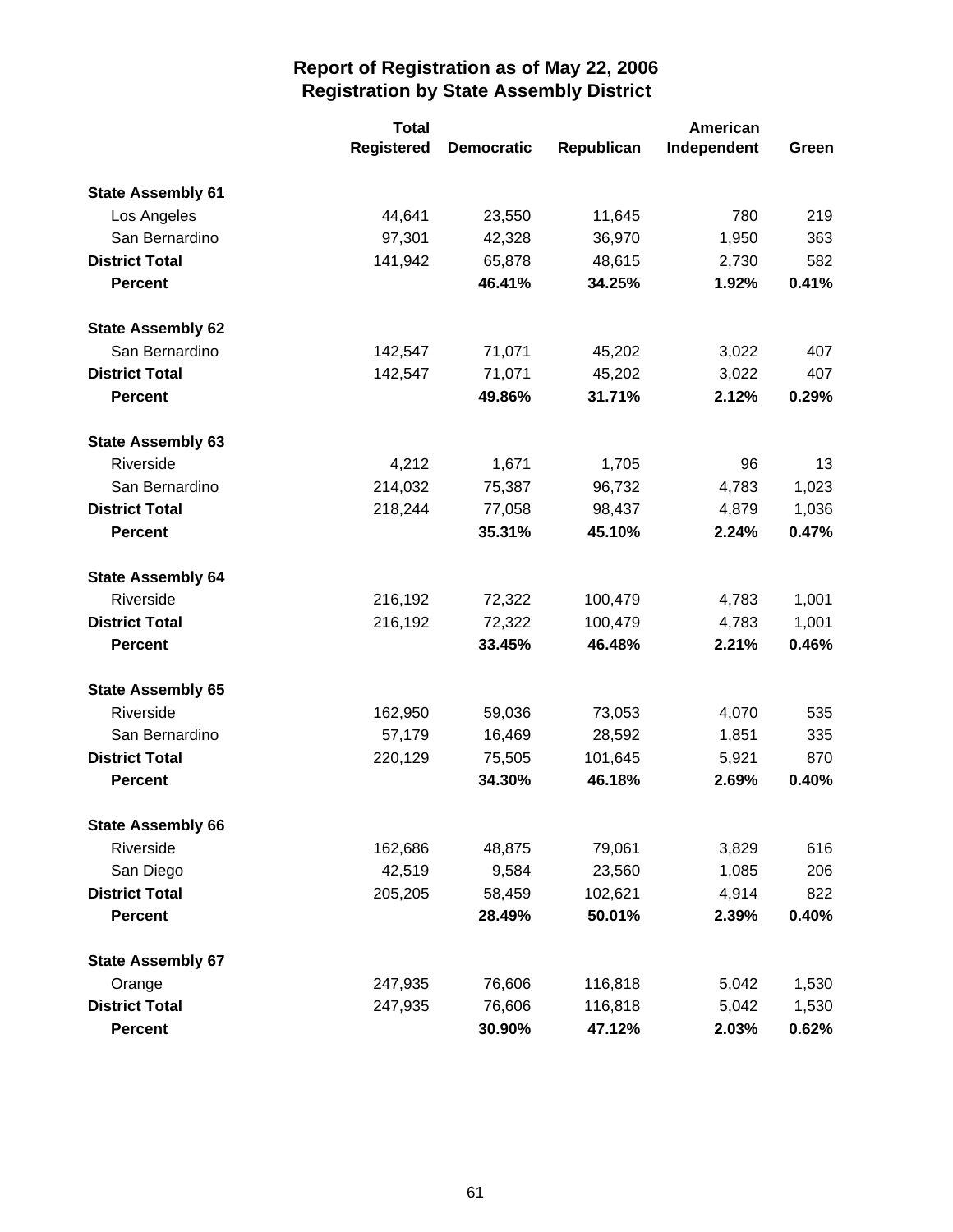|                          |             | <b>Natural</b><br>Peace and |         |       | Decline to   |  |
|--------------------------|-------------|-----------------------------|---------|-------|--------------|--|
|                          | Libertarian | Law                         | Freedom | Other | <b>State</b> |  |
| <b>State Assembly 61</b> |             |                             |         |       |              |  |
| Los Angeles              | 143         | 71                          | 506     | 201   | 7,526        |  |
| San Bernardino           | 376         | 140                         | 412     | 420   | 14,342       |  |
| <b>District Total</b>    | 519         | 211                         | 918     | 621   | 21,868       |  |
| <b>Percent</b>           | 0.37%       | 0.15%                       | 0.65%   | 0.44% | 15.41%       |  |
| <b>State Assembly 62</b> |             |                             |         |       |              |  |
| San Bernardino           | 489         | 205                         | 846     | 728   | 20,577       |  |
| <b>District Total</b>    | 489         | 205                         | 846     | 728   | 20,577       |  |
| <b>Percent</b>           | 0.34%       | 0.14%                       | 0.59%   | 0.51% | 14.44%       |  |
| <b>State Assembly 63</b> |             |                             |         |       |              |  |
| Riverside                | 18          | 10                          | 13      | 24    | 662          |  |
| San Bernardino           | 929         | 203                         | 638     | 1,058 | 33,279       |  |
| <b>District Total</b>    | 947         | 213                         | 651     | 1,082 | 33,941       |  |
| <b>Percent</b>           | 0.43%       | 0.10%                       | 0.30%   | 0.50% | 15.55%       |  |
| <b>State Assembly 64</b> |             |                             |         |       |              |  |
| Riverside                | 1,152       | 269                         | 791     | 1,290 | 34,105       |  |
| <b>District Total</b>    | 1,152       | 269                         | 791     | 1,290 | 34,105       |  |
| <b>Percent</b>           | 0.53%       | 0.12%                       | 0.37%   | 0.60% | 15.78%       |  |
| <b>State Assembly 65</b> |             |                             |         |       |              |  |
| Riverside                | 720         | 178                         | 393     | 1,058 | 23,907       |  |
| San Bernardino           | 390         | 61                          | 141     | 397   | 8,943        |  |
| <b>District Total</b>    | 1,110       | 239                         | 534     | 1,455 | 32,850       |  |
| <b>Percent</b>           | 0.50%       | 0.11%                       | 0.24%   | 0.66% | 14.92%       |  |
| <b>State Assembly 66</b> |             |                             |         |       |              |  |
| Riverside                | 874         | 209                         | 481     | 1,118 | 27,623       |  |
| San Diego                | 342         | 49                          | 70      | 181   | 7,442        |  |
| <b>District Total</b>    | 1,216       | 258                         | 551     | 1,299 | 35,065       |  |
| <b>Percent</b>           | 0.59%       | 0.13%                       | 0.27%   | 0.63% | 17.09%       |  |
| <b>State Assembly 67</b> |             |                             |         |       |              |  |
| Orange                   | 1,832       | 466                         | 708     | 980   | 43,953       |  |
| <b>District Total</b>    | 1,832       | 466                         | 708     | 980   | 43,953       |  |
| <b>Percent</b>           | 0.74%       | 0.19%                       | 0.29%   | 0.40% | 17.73%       |  |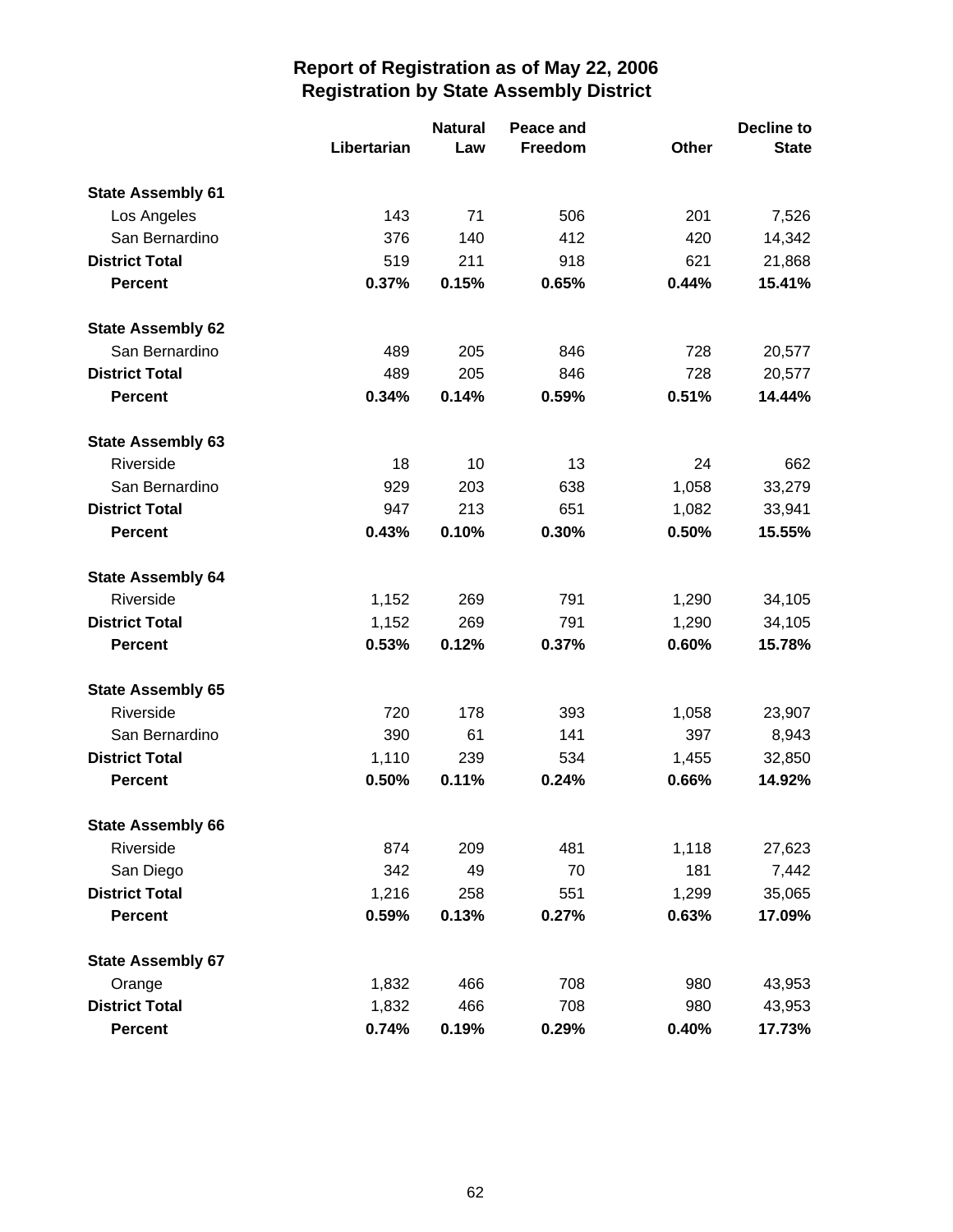|                          | <b>Total</b>      |                   |            | American    |       |
|--------------------------|-------------------|-------------------|------------|-------------|-------|
|                          | <b>Registered</b> | <b>Democratic</b> | Republican | Independent | Green |
| <b>State Assembly 68</b> |                   |                   |            |             |       |
| Orange                   | 203,411           | 62,803            | 92,656     | 4,315       | 1,211 |
| <b>District Total</b>    | 203,411           | 62,803            | 92,656     | 4,315       | 1,211 |
| <b>Percent</b>           |                   | 30.87%            | 45.55%     | 2.12%       | 0.60% |
| <b>State Assembly 69</b> |                   |                   |            |             |       |
| Orange                   | 114,450           | 51,059            | 40,509     | 1,838       | 491   |
| <b>District Total</b>    | 114,450           | 51,059            | 40,509     | 1,838       | 491   |
| <b>Percent</b>           |                   | 44.61%            | 35.39%     | 1.61%       | 0.43% |
| <b>State Assembly 70</b> |                   |                   |            |             |       |
| Orange                   | 265,967           | 73,779            | 129,242    | 5,020       | 1,585 |
| <b>District Total</b>    | 265,967           | 73,779            | 129,242    | 5,020       | 1,585 |
| <b>Percent</b>           |                   | 27.74%            | 48.59%     | 1.89%       | 0.60% |
| <b>State Assembly 71</b> |                   |                   |            |             |       |
| Orange                   | 161,650           | 39,089            | 89,411     | 3,057       | 673   |
| Riverside                | 81,545            | 25,435            | 39,506     | 1,713       | 275   |
| <b>District Total</b>    | 243,195           | 64,524            | 128,917    | 4,770       | 948   |
| <b>Percent</b>           |                   | 26.53%            | 53.01%     | 1.96%       | 0.39% |
| <b>State Assembly 72</b> |                   |                   |            |             |       |
| Orange                   | 204,286           | 63,718            | 98,505     | 3,967       | 1,095 |
| <b>District Total</b>    | 204,286           | 63,718            | 98,505     | 3,967       | 1,095 |
| <b>Percent</b>           |                   | 31.19%            | 48.22%     | 1.94%       | 0.54% |
| <b>State Assembly 73</b> |                   |                   |            |             |       |
| Orange                   | 144,369           | 35,342            | 76,338     | 3,229       | 849   |
| San Diego                | 73,501            | 22,379            | 32,206     | 1,924       | 428   |
| <b>District Total</b>    | 217,870           | 57,721            | 108,544    | 5,153       | 1,277 |
| <b>Percent</b>           |                   | 26.49%            | 49.82%     | 2.37%       | 0.59% |
| <b>State Assembly 74</b> |                   |                   |            |             |       |
| San Diego                | 220,417           | 63,574            | 100,506    | 5,348       | 1,610 |
| <b>District Total</b>    | 220,417           | 63,574            | 100,506    | 5,348       | 1,610 |
| <b>Percent</b>           |                   | 28.84%            | 45.60%     | 2.43%       | 0.73% |
| <b>State Assembly 75</b> |                   |                   |            |             |       |
| San Diego                | 233,535           | 66,989            | 102,917    | 4,668       | 1,274 |
| <b>District Total</b>    | 233,535           | 66,989            | 102,917    | 4,668       | 1,274 |
| <b>Percent</b>           |                   | 28.68%            | 44.07%     | 2.00%       | 0.55% |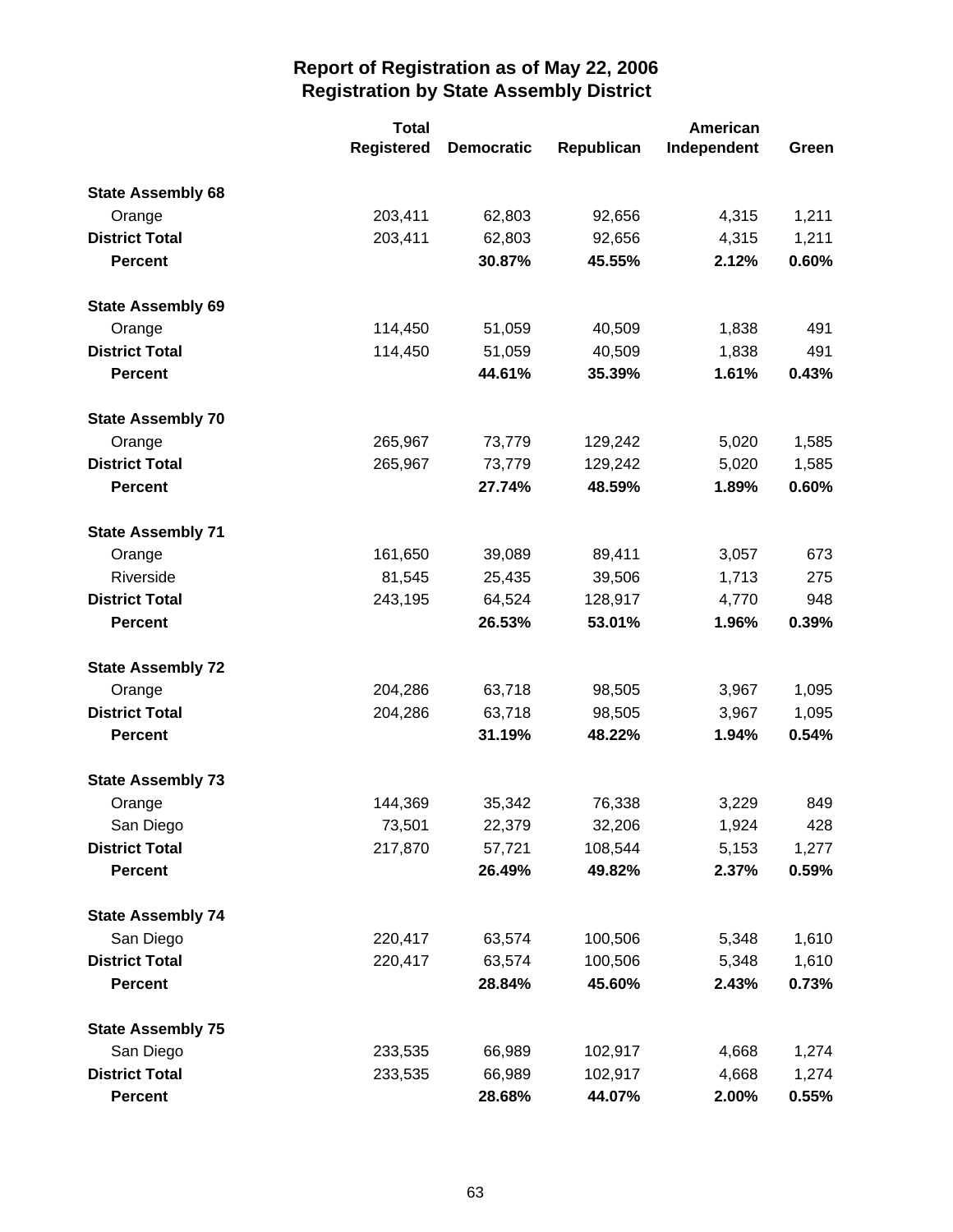|                          |             | <b>Natural</b><br>Peace and |         |       | <b>Decline to</b> |  |
|--------------------------|-------------|-----------------------------|---------|-------|-------------------|--|
|                          | Libertarian | Law                         | Freedom | Other | <b>State</b>      |  |
| <b>State Assembly 68</b> |             |                             |         |       |                   |  |
| Orange                   | 1,542       | 380                         | 728     | 817   | 38,959            |  |
| <b>District Total</b>    | 1,542       | 380                         | 728     | 817   | 38,959            |  |
| <b>Percent</b>           | 0.76%       | 0.19%                       | 0.36%   | 0.40% | 19.15%            |  |
| <b>State Assembly 69</b> |             |                             |         |       |                   |  |
| Orange                   | 672         | 223                         | 472     | 313   | 18,873            |  |
| <b>District Total</b>    | 672         | 223                         | 472     | 313   | 18,873            |  |
| <b>Percent</b>           | 0.59%       | 0.19%                       | 0.41%   | 0.27% | 16.49%            |  |
| <b>State Assembly 70</b> |             |                             |         |       |                   |  |
| Orange                   | 1,834       | 306                         | 420     | 788   | 52,993            |  |
| <b>District Total</b>    | 1,834       | 306                         | 420     | 788   | 52,993            |  |
| <b>Percent</b>           | 0.69%       | 0.12%                       | 0.16%   | 0.30% | 19.92%            |  |
| <b>State Assembly 71</b> |             |                             |         |       |                   |  |
| Orange                   | 978         | 170                         | 234     | 500   | 27,538            |  |
| Riverside                | 435         | 79                          | 202     | 423   | 13,477            |  |
| <b>District Total</b>    | 1,413       | 249                         | 436     | 923   | 41,015            |  |
| <b>Percent</b>           | 0.58%       | 0.10%                       | 0.18%   | 0.38% | 16.87%            |  |
| <b>State Assembly 72</b> |             |                             |         |       |                   |  |
| Orange                   | 1,330       | 315                         | 672     | 779   | 33,905            |  |
| <b>District Total</b>    | 1,330       | 315                         | 672     | 779   | 33,905            |  |
| <b>Percent</b>           | 0.65%       | 0.15%                       | 0.33%   | 0.38% | 16.60%            |  |
| <b>State Assembly 73</b> |             |                             |         |       |                   |  |
| Orange                   | 1,061       | 216                         | 259     | 607   | 26,468            |  |
| San Diego                | 485         | 114                         | 157     | 343   | 15,465            |  |
| <b>District Total</b>    | 1,546       | 330                         | 416     | 950   | 41,933            |  |
| <b>Percent</b>           | 0.71%       | 0.15%                       | 0.19%   | 0.44% | 19.25%            |  |
| <b>State Assembly 74</b> |             |                             |         |       |                   |  |
| San Diego                | 1,426       | 393                         | 386     | 1,098 | 46,076            |  |
| <b>District Total</b>    | 1,426       | 393                         | 386     | 1,098 | 46,076            |  |
| <b>Percent</b>           | 0.65%       | 0.18%                       | 0.18%   | 0.50% | 20.90%            |  |
| <b>State Assembly 75</b> |             |                             |         |       |                   |  |
| San Diego                | 1,366       | 368                         | 316     | 1,025 | 54,612            |  |
| <b>District Total</b>    | 1,366       | 368                         | 316     | 1,025 | 54,612            |  |
| <b>Percent</b>           | 0.58%       | 0.16%                       | 0.14%   | 0.44% | 23.38%            |  |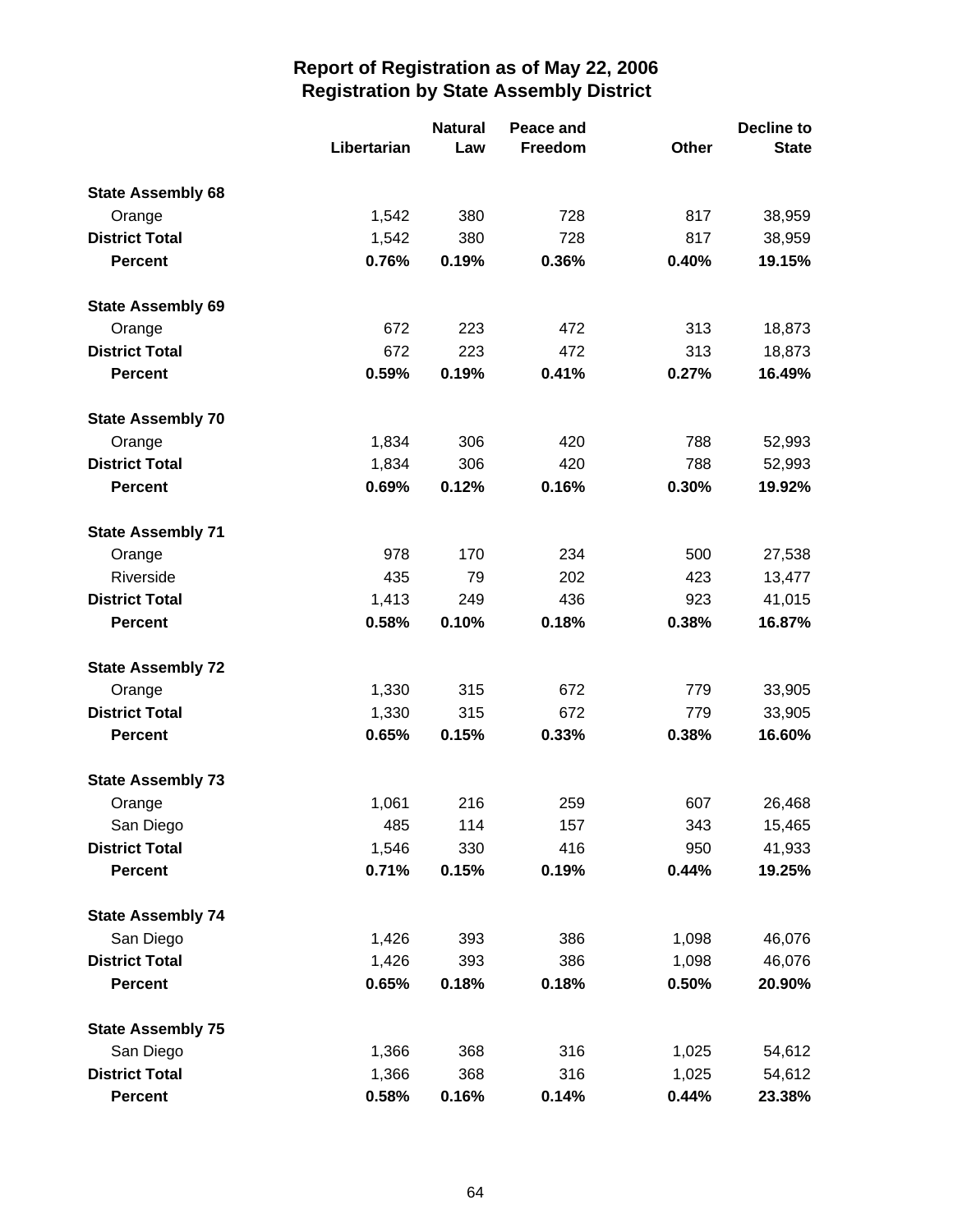|                          | <b>Total</b>      |                   |            | <b>American</b> |         |
|--------------------------|-------------------|-------------------|------------|-----------------|---------|
|                          | <b>Registered</b> | <b>Democratic</b> | Republican | Independent     | Green   |
| <b>State Assembly 76</b> |                   |                   |            |                 |         |
| San Diego                | 222,907           | 88,861            | 67,183     | 5,332           | 2,930   |
| <b>District Total</b>    | 222,907           | 88,861            | 67,183     | 5,332           | 2,930   |
| <b>Percent</b>           |                   | 39.86%            | 30.14%     | 2.39%           | 1.31%   |
| <b>State Assembly 77</b> |                   |                   |            |                 |         |
| San Diego                | 214,796           | 63,544            | 100,135    | 5,529           | 1,162   |
| <b>District Total</b>    | 214,796           | 63,544            | 100,135    | 5,529           | 1,162   |
| <b>Percent</b>           |                   | 29.58%            | 46.62%     | 2.57%           | 0.54%   |
| <b>State Assembly 78</b> |                   |                   |            |                 |         |
| San Diego                | 208,674           | 86,520            | 71,918     | 4,153           | 1,126   |
| <b>District Total</b>    | 208,674           | 86,520            | 71,918     | 4,153           | 1,126   |
| <b>Percent</b>           |                   | 41.46%            | 34.46%     | 1.99%           | 0.54%   |
| <b>State Assembly 79</b> |                   |                   |            |                 |         |
| San Diego                | 139,669           | 64,724            | 39,675     | 2,783           | 724     |
| <b>District Total</b>    | 139,669           | 64,724            | 39,675     | 2,783           | 724     |
| <b>Percent</b>           |                   | 46.34%            | 28.41%     | 1.99%           | 0.52%   |
| <b>State Assembly 80</b> |                   |                   |            |                 |         |
| Imperial                 | 53,764            | 29,827            | 14,255     | 973             | 117     |
| Riverside                | 118,233           | 50,134            | 49,006     | 2,203           | 301     |
| <b>District Total</b>    | 171,997           | 79,961            | 63,261     | 3,176           | 418     |
| <b>Percent</b>           |                   | 46.49%            | 36.78%     | 1.85%           | 0.24%   |
| <b>State Total</b>       | 15,668,439        | 6,685,288         | 5,387,865  | 311,481         | 143,573 |
| <b>Percent</b>           |                   | 42.67%            | 34.39%     | 1.99%           | 0.92%   |